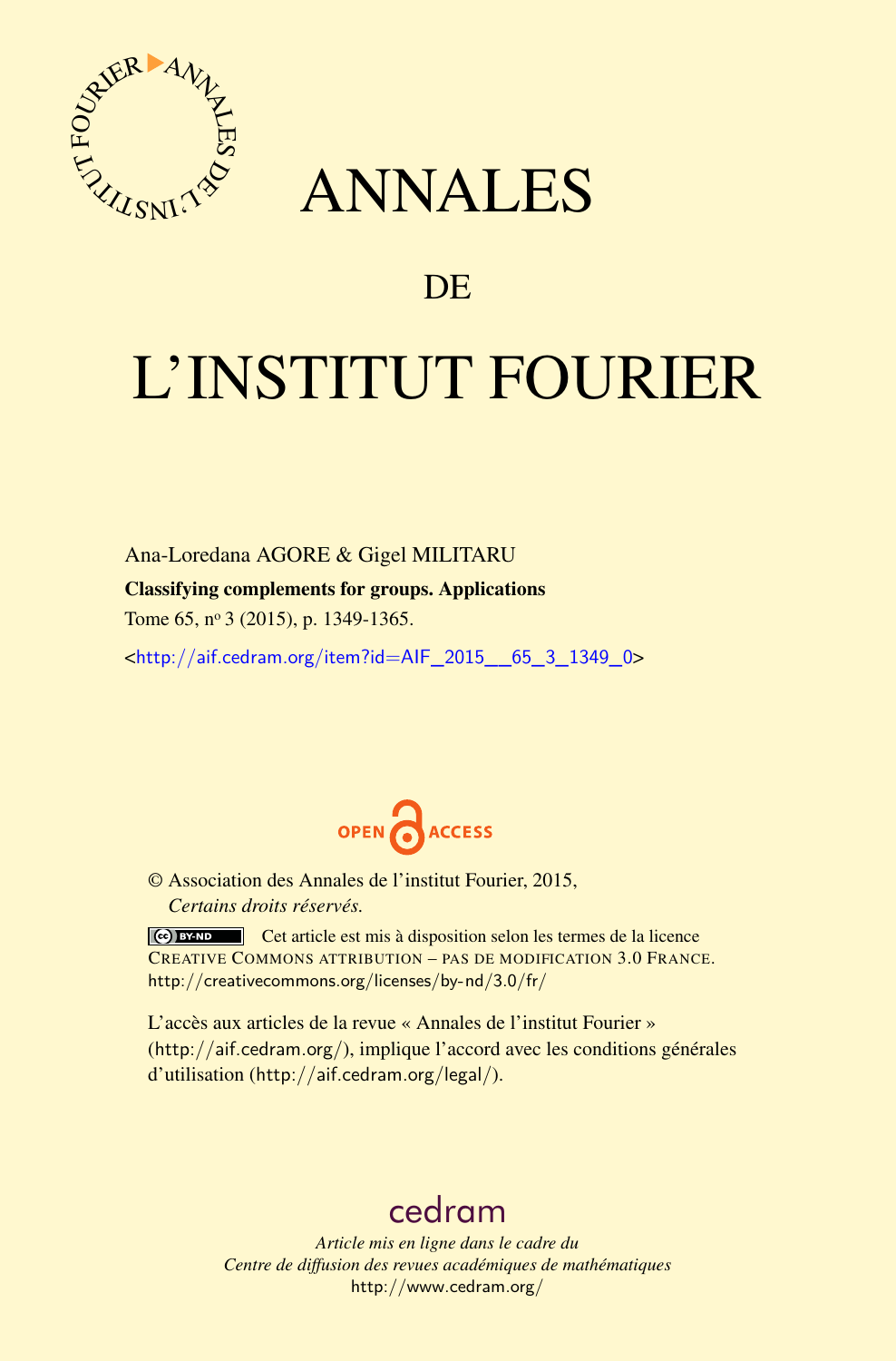#### CLASSIFYING COMPLEMENTS FOR GROUPS. APPLICATIONS

#### **by Ana-Loredana AGORE & Gigel MILITARU (\*)**

Dedicated to Professor Constantin Năstăsescu on the occasion of his 70th birthday

ABSTRACT. — Let  $A \le G$  be a subgroup of a group *G*. An *A*-complement of *G* is a subgroup *H* of *G* such that  $G = AH$  and  $A \cap H = \{1\}$ . The classifying complements problem asks for the description and classification of all *A*–complements of *G*. We shall give the answer to this problem in three steps. Let *H* be a given *A*–complement of *G* and  $({\triangleright}, {\triangleleft})$  the canonical left/right actions associated to the factorization  $G = AH$ . First,  $H$  is deformed to a new  $A$ -complement of *G*, denoted by  $H_r$ , using a deformation map  $r : H \to A$  of the matched pair  $(A, H, \triangleright, \triangleleft)$ . Then the description of all complements is given:  $\mathbb H$  is an *A*–complement of *G* if and only if H is isomorphic to  $H_r$ , for some deformation map  $r : H \to$ *A*. Finally, the classification of complements proves that there exists a bijection between the isomorphism classes of all *A*–complements of *G* and a cohomological object  $\mathcal{D}(H, A | (p, q))$ . As an application we show that the theoretical formula for computing the number of isomorphism types of all groups of order *n* arises only from the factorization  $S_n = S_{n-1}C_n$ .

Keywords: Matched pairs, bicrossed products, the classification of finite groups. Math. classification: 20B05, 20B35, 20D06, 20D40.

<sup>(\*)</sup> A.L. Agore is Postdoctoral Fellow of the Fund for Scientific Research Flanders (Belgium) (F.W.O. Vlaanderen). This work was supported by a grant of the Romanian National Authority for Scientific Research, CNCS-UEFISCDI, grant no. 88/05.10.2011. The authors are indebted to the referee for his valuable suggestions as well as to Marian Deaconescu, Dragoş Fraţila, Michael Giudici and Cheryl Praeger for their comments on a preliminary version of this paper.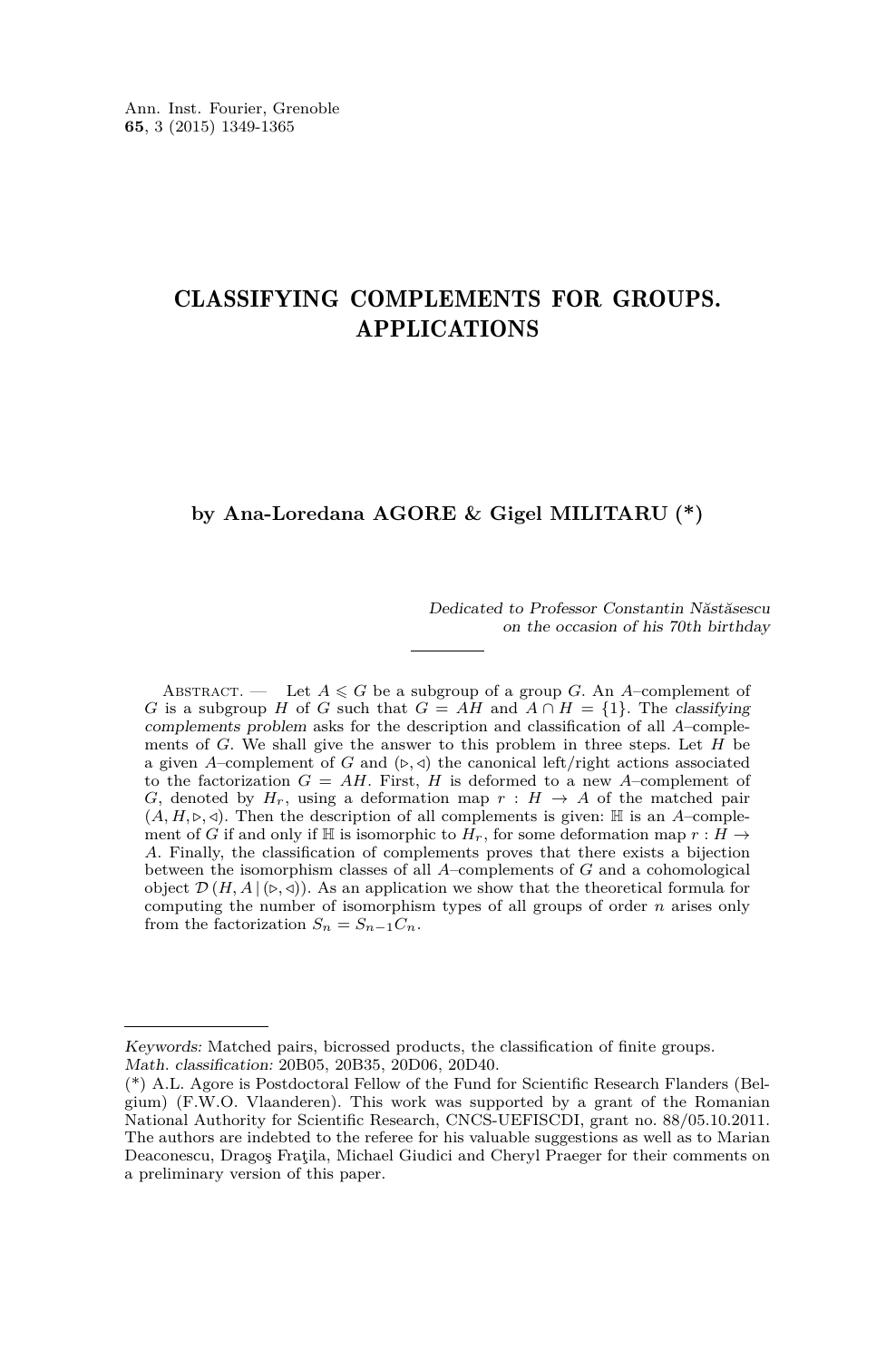RÉSUMÉ.  $\ \ \ \ \ \ \ \ \$  Soit *G* un groupe et  $A \leqslant G$  un sous-groupe de *G*. Un *A*–complément de *G* est un sous-groupe *H* de *G* tel que *G* = *AH* et *A* ∩ *H* = {1}. Le problème auquel on s'intéresse est de classifier et décrire tous les *A*–compléments de *G*. Nous donnons la réponse à ce problème en trois étapes. Fixons *H* un *A*–complément de *G* et soient  $(\triangleright, \triangleleft)$  les actions canoniques associées à la factorisation  $G = AH$ . On commence par déformer *H* en un nouveau *A*–complément *Hr* à l'aide d'une certaine fonction  $r : H \to A$  appelée fonction de déformation de  $(A, H, \triangleright, \triangleleft)$ . Ensuite on donne la description de tous les *A*–compléments :  $\mathbb{H} \leq G$  est un *A*–complément de *G* si et seulement si  $\mathbb{H}$  est isomorphe à  $H_r$  pour une certaine fonction de déformation  $r : H \to A$ . Enfin, la classification des *A*–compléments prouve qu'il existe une bijection entre les classes d'isomorphisme de tous les *A*–compléments de *G* et un objet cohomologique  $\mathcal{D}(H, A | (\triangleright, \triangleleft))$ . Comme application, on démontre que la formule qui calcule le nombre de classes d'isomorphisme des groupes d'ordre *n* peut être retrouvée à partir de la factorisation *S<sup>n</sup>* = *Sn*−1*Cn*.

#### **Introduction**

Group factorizations have been intensively studied starting with the classical papers by Szép [\[20,](#page-17-0) [22,](#page-17-0) [21\]](#page-17-0), Douglas [\[6\]](#page-16-0) and Ito [\[13\]](#page-16-0) but the problem goes back to Maillet [\[17\]](#page-16-0) and the 1900 Minkowski conjecture on tiling (another name for factorizations) proved 40 years later by Hajós [\[12\]](#page-16-0). Let  $A \leq G$  be a subgroup of *G*. An *A*–complement of *G* is a subgroup  $H \leq G$ such that *G* factorizes through *A* and *H*, that is  $G = AH$  and  $A \cap H = \{1\}$ .  $\mathcal{F}(A, G)$  will denote the (possibly empty) set of isomorphism types of all *A*–complements of *G*. We define the factorization index of *A* in *G* to be the cardinal of  $\mathcal{F}(A, G)$  and it will be denoted by  $[G : A]^f := |\mathcal{F}(A, G)|$ .

The problem of existence of complements has to be treated "case by case" for every given subgroup *A* of *G*, a computational part of it can not be avoided. It was studied in its global form: find all factorizations of a given group *G*. Particular attention was given to finding all factorizations of simple groups. Starting with the 1970's a very rich literature on the subject was developed: see for instance [\[4,](#page-16-0) [5\]](#page-16-0), [\[7,](#page-16-0) [8,](#page-16-0) [9,](#page-16-0) [10,](#page-16-0) [11\]](#page-16-0), [\[15\]](#page-16-0), [\[18\]](#page-16-0), [\[24,](#page-17-0) [25\]](#page-17-0). For more details on this problem we refer to the two fundamental monographs [\[14\]](#page-16-0), [\[16\]](#page-16-0) and the references therein. The present paper deals with the following question:

**Classifying complements problem (CCP)**: Let *A* be a subgroup of *G*. If an *A*–complement of *G* exists, describe explicitly, classify all *A*–complements of *G* and compute the factorization index  $[G : A]$ <sup>f</sup>.

We shall give the answer to the CCP in three steps called: deformation of complements, description of complements and classification of complements. First of all, in Section [1](#page-3-0) we recall briefly the definition of a matched pair of groups and the construction of the bicrossed product of two groups as defined by Takeuchi [\[23\]](#page-17-0). Let *H* be a given *A*–complement of *G* and  $(\triangleright, \triangleleft)$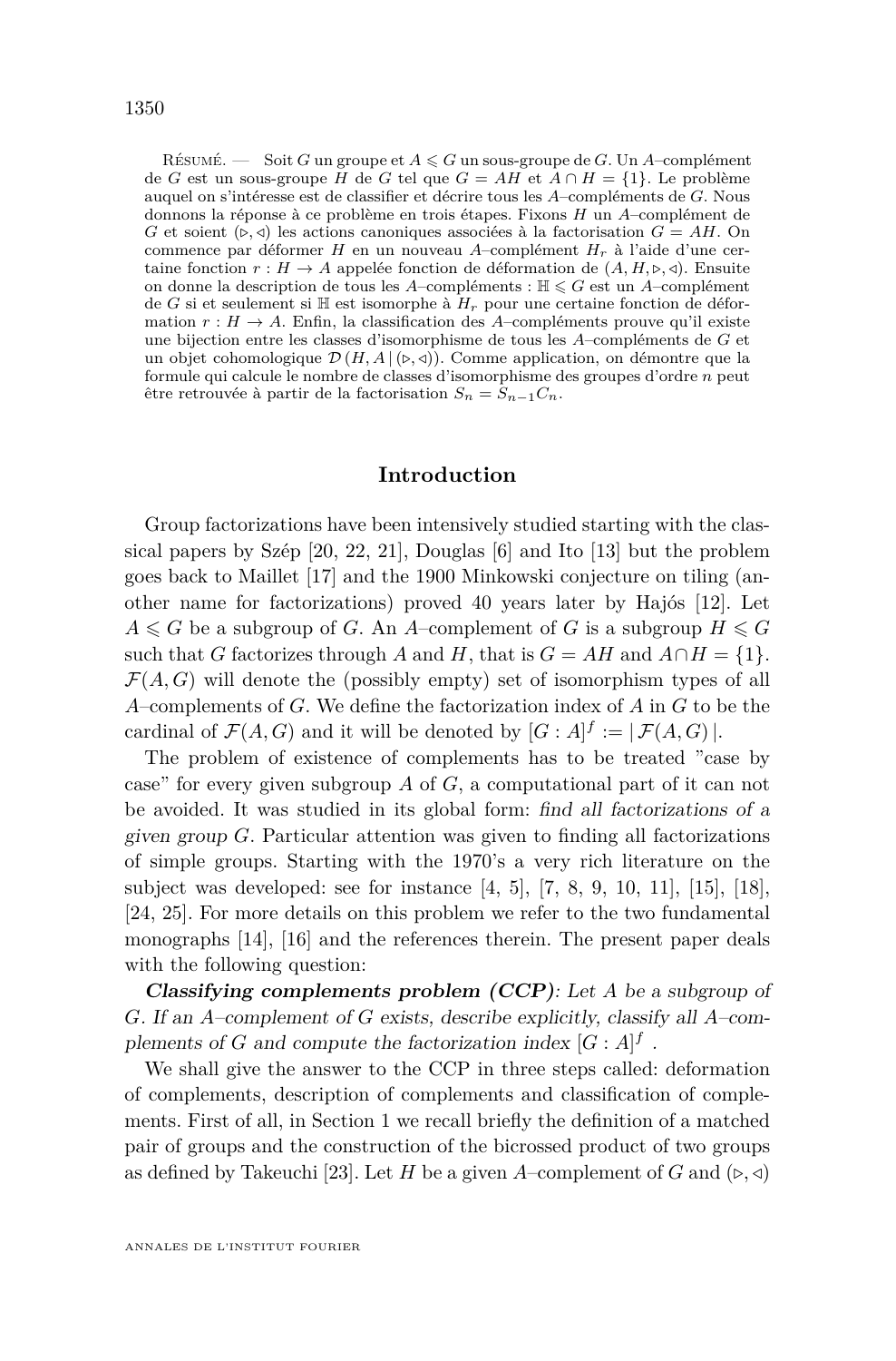<span id="page-3-0"></span>the canonical left/right actions associated to the factorization  $G = AH$  such that  $(A, H, \triangleright, \triangleleft)$  is a matched pair of groups and  $G = A \bowtie H$ . Theorem [2.4](#page-8-0) is called the *deformation of complements:* if  $r : H \to A$  is a deformation map of the matched pair  $(A, H, \triangleright, \triangleleft)$ , then the group *H* is deformed to a new group  $H_r$ , called the *r*-deformation of  $H$ , such that  $H_r$  remains an *A*–complement of  $G = A \bowtie H$ . The key point is Theorem [2.5](#page-10-0) called the description of complements: H is an *A*–complement of *G* if and only if H is isomorphic to  $H_r$ , for some deformation map  $r : H \to A$  of the canonical matched pair  $(A, H, \triangleright, \triangleleft)$ . Finally, the classification of complements is proven in Theorem [2.9:](#page-12-0) there exists a bijection between the set of isomorphism types of all *A*–complements of *G* and a cohomological type object  $\mathcal{D}(H, A | (\triangleright, \triangleleft))$  which is explicitly constructed. In particular, the factorization index is computed by the formula  $[G : A]^{f} = | \mathcal{D}(H, A | (\triangleright, \triangleleft)) |$ . In Section [3](#page-13-0) we provide some explicit examples. Let  $S_n$  be the symmetric group and  $C_n$  the cyclic group of order *n*. By applying our results to the factorization  $S_n = S_{n-1}C_n$  we obtain the following: (1) any group *H* of order *n* is isomorphic to  $(C_n)_r$ , the *r*-deformation of the cyclic group  $C_n$  for some deformation map  $r: C_n \to S_{n-1}$  of the canonical matched pair  $(S_{n-1}, C_n, \triangleright, \triangleleft)$  and (2) the number of isomorphism types of all groups of order *n* is equal to  $|\mathcal{D}(C_n, S_{n-1} | (\triangleright, \triangleleft))|$ . Therefore, we obtain a combinatorial formula for computing the number of isomorphism types of all groups of order *n* which arises from a minimal set of data: the factorization  $S_n = S_{n-1} C_n.$ 

The factorization problem as well as the bicrossed product were introduced and studied in other fields such as topological groups, local compact groups, Hopf algebras, groups and Lie algebras etc. The results presented here for groups can be used as a model for developing similar theories in the fields listed above. For Hopf algebras and Lie algebras we refer to [\[2\]](#page-16-0) and for associative algebras to [\[1\]](#page-16-0).

#### **1. Preliminaries**

Let  $G$ ,  $G'$  be two groups containing  $A$  as a subgroup. We say that a morphism of groups  $\psi$  :  $G \to G'$  stabilizes  $A$  if  $\psi(a) = a$ , for all  $a \in A$ . Let *A* and *H* be two groups and  $\triangleright : H \times A \to A$  and  $\triangleleft : H \times A \to H$  two maps. The map  $\triangleright$  (resp. *d*) is called trivial if  $h \triangleright a = a$  (resp.  $h \triangleleft a = h$ ), for all  $a \in A$  and  $h \in H$ . A matched pair [\[23\]](#page-17-0) of groups is a quadruple  $(A, H, \triangleright, \triangleleft)$ , where *A* and *H* are groups,  $\triangleright : H \times A \rightarrow A$  is a left action of the group *H* on the set  $A, \triangleleft : H \times A \to H$  is a right action of the group A on the set H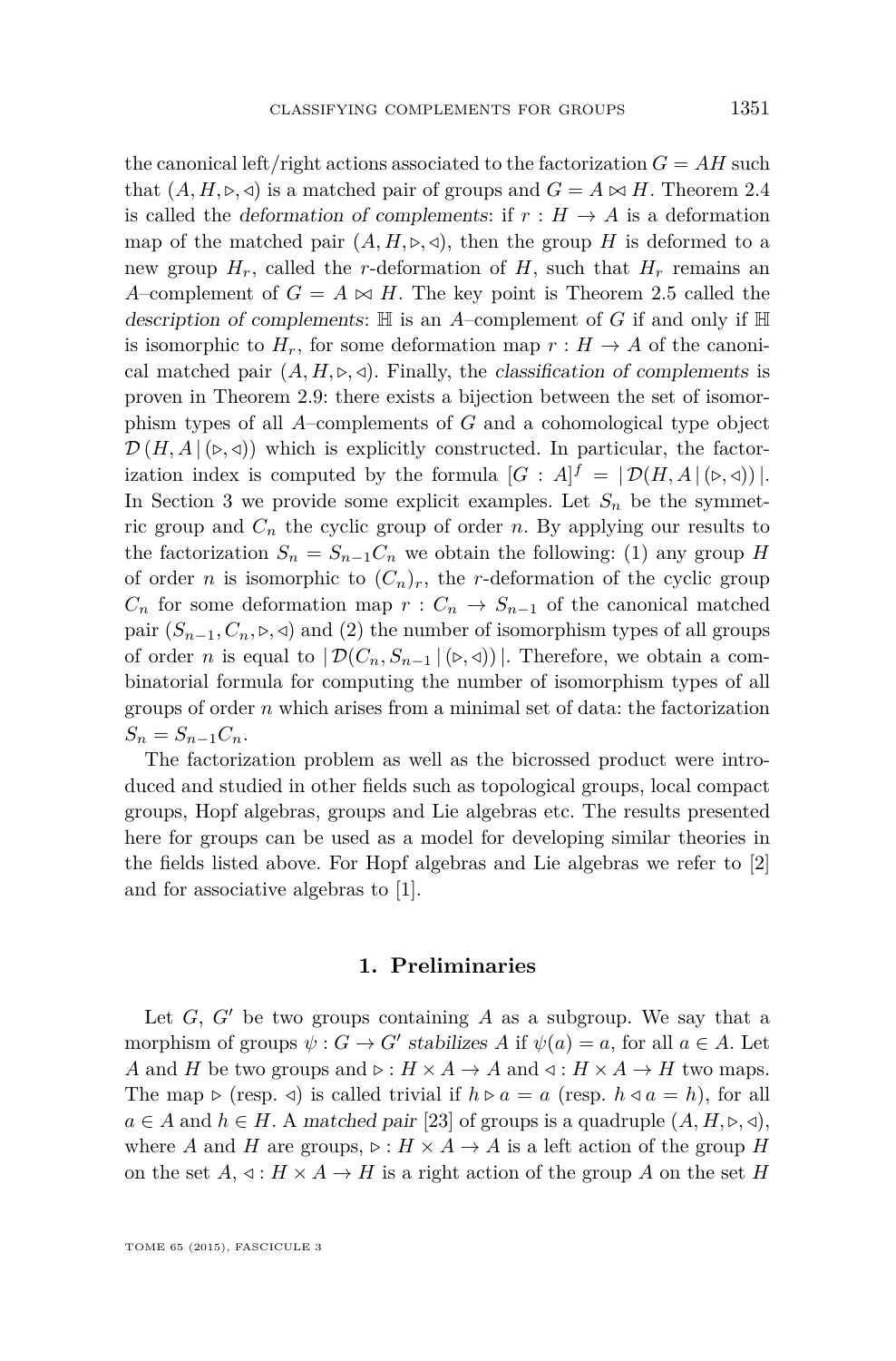<span id="page-4-0"></span>satisfying the following compatibilities for any  $a, b \in A$ ,  $h, g \in H$ :

$$
(1.1) \t\t\t h \triangleright (ab) = (h \triangleright a)((h \triangleleft a) \triangleright b)
$$

$$
(1.2) \qquad (hg) \triangleleft a = (h \triangleleft (g \triangleright a))(g \triangleleft a)
$$

If  $(A, H, \triangleright, \triangleleft)$  is a matched pair then the following normalizing conditions hold:

(1.3) 
$$
1 \triangleright a = a, \quad h \triangleleft 1 = h, \quad h \triangleright 1 = 1, \quad 1 \triangleleft a = 1
$$

for all  $a \in A$  and  $h \in H$ . Let  $\triangleright : H \times A \to A$ ,  $\triangleleft : H \times A \to H$  be two maps and  $A \bowtie H := A \times H$  with the binary operation defined by the formula:

(1.4) 
$$
(a, h) \cdot (b, g) := (a(h \triangleright b), (h \triangleleft b)g)
$$

for all  $a, b \in A$ ,  $h, g \in H$ . The following is [\[23,](#page-17-0) Proposition 2.2.]:

PROPOSITION 1.1. — Let *A* and *H* be groups and  $\triangleright : H \times A \rightarrow A$ , *√* : *H* × *A* → *H* two maps. Then *A*  $\bowtie$  *H* is a group with unit (1,1) if and only if  $(A, H, \triangleright, \triangleleft)$  is a matched pair of groups. In this case  $A \bowtie H$  is called the bicrossed product of *A* and *H*.

If  $A \bowtie H$  is a bicrossed product then  $i_A : A \rightarrow A \bowtie H$ ,  $i_A(a) = (a, 1)$ and  $i_H : H \to A \bowtie H$ ,  $i_H(h) = (1, h)$  are morphisms of groups. *A* and *H* will be viewed as subgroups of  $A \bowtie H$  via the identifications  $A \cong A \times \{1\}$ , *H* ≅ {1}  $\times$  *H*. If the right action  $\triangleleft$  of a matched pair  $(A, H, \triangleright, \triangleleft)$  is the trivial action then the bicrossed product  $A \bowtie H$  is just the semidirect product  $A \ltimes H$  of *A* and *H*. Thus, the bicrossed product is a generalization of the semidirect product to the case when none of the factors is required to be normal.

We recall that a group *G* factorizes through two subgroups *A* and *H* if  $G = AH$  and  $A \cap H = \{1\}$ . The bicrossed product  $A \bowtie H$  factorizes through  $A \cong A \times \{1\}$  and  $H \cong \{1\} \times H$  as for any  $a \in A$  and  $h \in H$  we have that  $(a, h) = (a, 1) \cdot (1, h)$ . Conversely, the main motivation for defining the bicrossed product of groups is the following:

Proposition 1.2. — A group *G* factorizes through two subgroups *A* and *H* if and only if there exists a matched pair of groups  $(A, H, \triangleright, \triangleleft)$  such that the multiplication map

$$
m_G: A \bowtie H \to G, \qquad m_G(a, h) = ah
$$

for all  $a \in A$  and  $h \in H$  is an isomorphism of groups that stabilizes A.

Proof. — The detailed proof is given in [\[23,](#page-17-0) Proposition 2.4]. We only indicate the construction of the matched pair  $(A, H, \triangleright, \triangleleft)$  associated to the factorization  $G = AH$ . Indeed, if *G* factorizes through *A* and *H* then for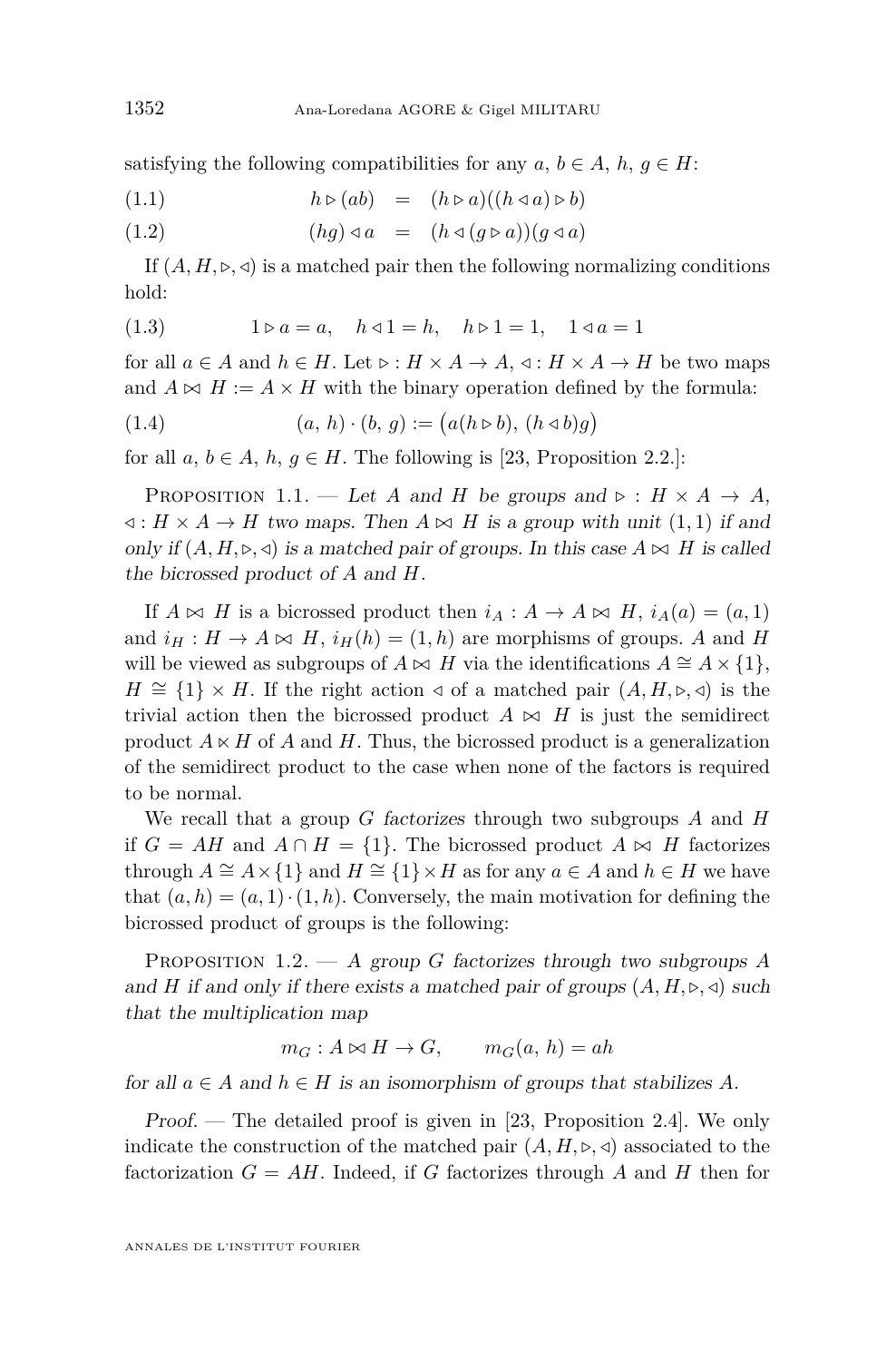<span id="page-5-0"></span>any  $g \in G$  there exists a unique pair  $(a, h) \in A \times H$  such that  $g = ah$ . This allows us to attach to any  $(a, h) \in A \times H$  a unique pair of elements  $(h \triangleright a, h \triangleleft a) \in A \times H$  such that

(1.5) *h a* = (*h . a*)(*h / a*) ∈ *AH*

Then  $(A, H, \triangleright, \triangleleft)$  is a matched pair of groups and  $m_G : A \bowtie H \to G$  is an isomorphism of groups that stabilizes *A*.

Remark 1.3. — Let  $A \leq G$  be a given subgroup of G. We will see that a factorization  $G = AH$  is not necessarily unique as there may exist other subgroups  $H' \leq G$ , not isomorphic to *H*, such that  $G = AH'$ . Such an example is presented below. Let *k* be a positive integer. In what follows we view  $A_{4k-1}$  as a subgroup of  $A_{4k}$  by letting 4*k* to be a fixed point in the alternating group  $A_{4k}$ . Then we have two factorizations:  $A_{4k}$  =  $A_{4k-1}D_{4k} = A_{4k-1}(C_2 \times C_{2k})$ , where  $D_{4k}$  is the dihedral group and  $C_m$  is the cyclic group of order *m*. Indeed, let  $\sigma$ ,  $\tau \in A_{4k}$  be the even permutations

$$
\sigma = (1, 3, 5, \cdots, 4k - 1)(2, 4, 6, \cdots, 4k)
$$
  
\n
$$
\tau = (1, 2k + 2)(2, 2k + 1)(3, 2k + 4)(4, 2k + 3) \cdots (2k - 1, 4k)(2k, 4k - 1)
$$

It is straightforward to check that  $\sigma$  and  $\tau$  generate a subgroup of  $A_{4k}$ isomorphic to the dihedral group  $D_{4k}$  of order  $4k$  and  $A_{4k} = A_{4k-1}D_{4k}$ . On the other hand, let  $\sigma'$ ,  $\tau' \in A_{4k}$  given by

$$
\sigma' = (1, 2, \cdots, 2k)(2k + 1, 2k + 2, \cdots, 4k)
$$
  

$$
\tau' = (1, 2k + 1)(2, 2k + 2) \cdots (2k, 4k)
$$

Then  $\sigma' \tau' = \tau' \sigma'$  and the subgroup of  $A_{4k}$  generated by  $\sigma$  and  $\tau$  is  $C_2 \times$  $C_{2k}$ . Moreover, we have  $A_{4k} = A_{4k-1}(C_2 \times C_{2k})$ . This example reveals yet another important fact: a possible attempt to generalize the Krull-Schmidt decomposition of groups into direct products ([\[19,](#page-16-0) Theorem 6.36]) fails for bicrossed products since  $A_{4k} = A_{4k-1} \bowtie D_{4k} \cong A_{4k-1} \bowtie (C_2 \times C_{2k})$ , and of course the direct product  $C_2 \times C_{2k}$  is not isomorphic to the dihedral group  $D_{4k}$ .

From now on, the matched pair constructed in (1.5) will be called the canonical matched pair associated to the factorization  $G = AH$ . We use the above terminology in order to distinguish this matched pair among other possible matched pairs  $(A, H, \triangleright', \triangleleft')$  such that  $A \bowtie' H \cong G$  (isomorphism of groups that stabilizes  $A$ ), where  $A \bowtie' H$  is the bicrossed product associated to the matched pair  $(A, H, \nu', \triangleleft')$ . The following result provides more details: it can be obtained from [\[3,](#page-16-0) Proposition 2.1] for  $\sigma = Id_H$ . However,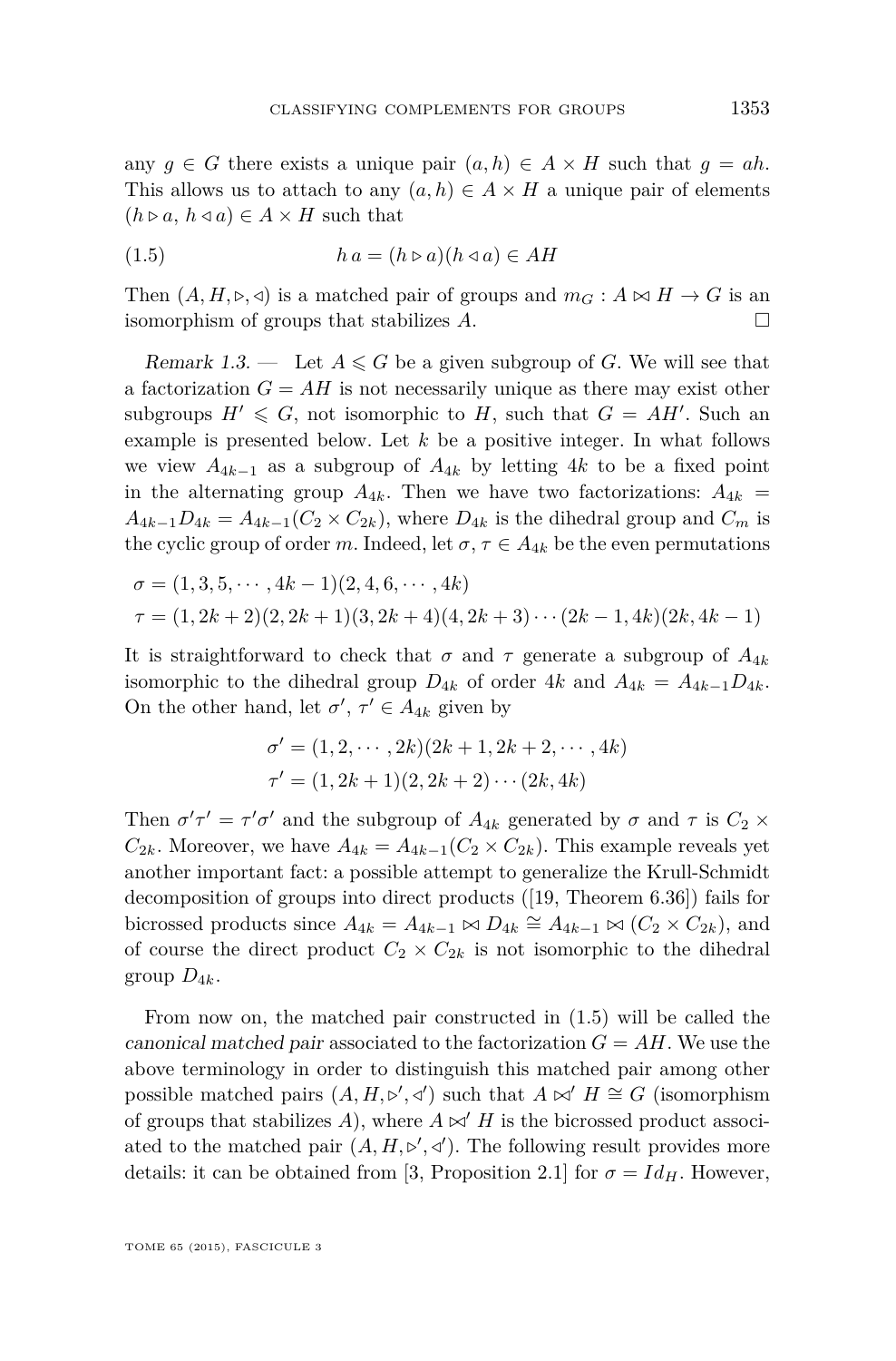we state the result below for the sake of completeness as it will be used in the sequel.

PROPOSITION 1.4. — Let  $(A, H, \triangleright, \triangleleft)$  and  $(A, H', \triangleright', \triangleleft')$  be two matched pairs of groups. There exists a bijection between the set of all morphisms of groups  $\psi : A \bowtie H' \to A \bowtie H$  that stabilize *A* and the set of all pairs  $(r, v)$ , where  $r : H' \to A$ ,  $v : H' \to H$  are two unit preserving maps satisfying the following compatibilities for any  $h'$ ,  $g' \in H'$ ,  $a \in A$ :

(1.6) 
$$
h' \triangleright' a = r(h') (v(h') \triangleright a) r(h' \triangleleft' a)^{-1}
$$

$$
(1.7) \t v(h' \triangleleft' a) = v(h') \triangleleft a
$$

(1.8) 
$$
r(h'g') = r(h') (v(h') \triangleright r(g'))
$$

(1.9) 
$$
v(h'g') = (v(h') \triangleleft r(g')) v(g')
$$

Under the above correspondence the morphism of groups  $\psi : A \bowtie' H' \rightarrow$  $A \bowtie H$  corresponding to  $(r, v)$  is given by:

(1.10) 
$$
\psi(a, h') = (a r(h'), v(h'))
$$

for all  $a \in A$ ,  $h' \in H'$  and  $\psi : A \bowtie' H' \to A \bowtie H$  is an isomorphism of groups if and only if the map  $v : H' \to H$  is bijective.

#### **2. Classifying complements**

This section contains the main results of the paper. First we need to introduce the following:

DEFINITION 2.1. — Let  $A \leq G$  be a subgroup of *G*. An *A*-complement of *G* is a subgroup  $H \le G$  such that *G* factorizes through *A* and *H*. We denote by  $\mathcal{F}(A, G)$  the set of isomorphism types of all *A*–complements of *G*. We define the factorization index of *A* in *G* as the cardinal of  $\mathcal{F}(A, G)$  and it will be denoted by  $[G : A]^f := |\mathcal{F}(A, G)|$ . We shall write  $[G : A]^f = 0$ , if  $\mathcal{F}(A, G)$  is empty.

Let *H* be a given *A*–complement of *G* and  $(A, H, \triangleright, \triangleleft)$  the canonical matched pair associated to it as in [\(1.5\)](#page-5-0) of Proposition [1.2.](#page-4-0) We shall describe all *A*–complements of *G* in terms of  $(H, \triangleleft, \triangleright)$  and certain maps  $r : H \to A$ , called deformation maps. The classification of all *A*–complements of *G* is also given by proving that  $\mathcal{F}(A, G)$  is in bijection with a cohomological object.

ANNALES DE L'INSTITUT FOURIER

<span id="page-6-0"></span>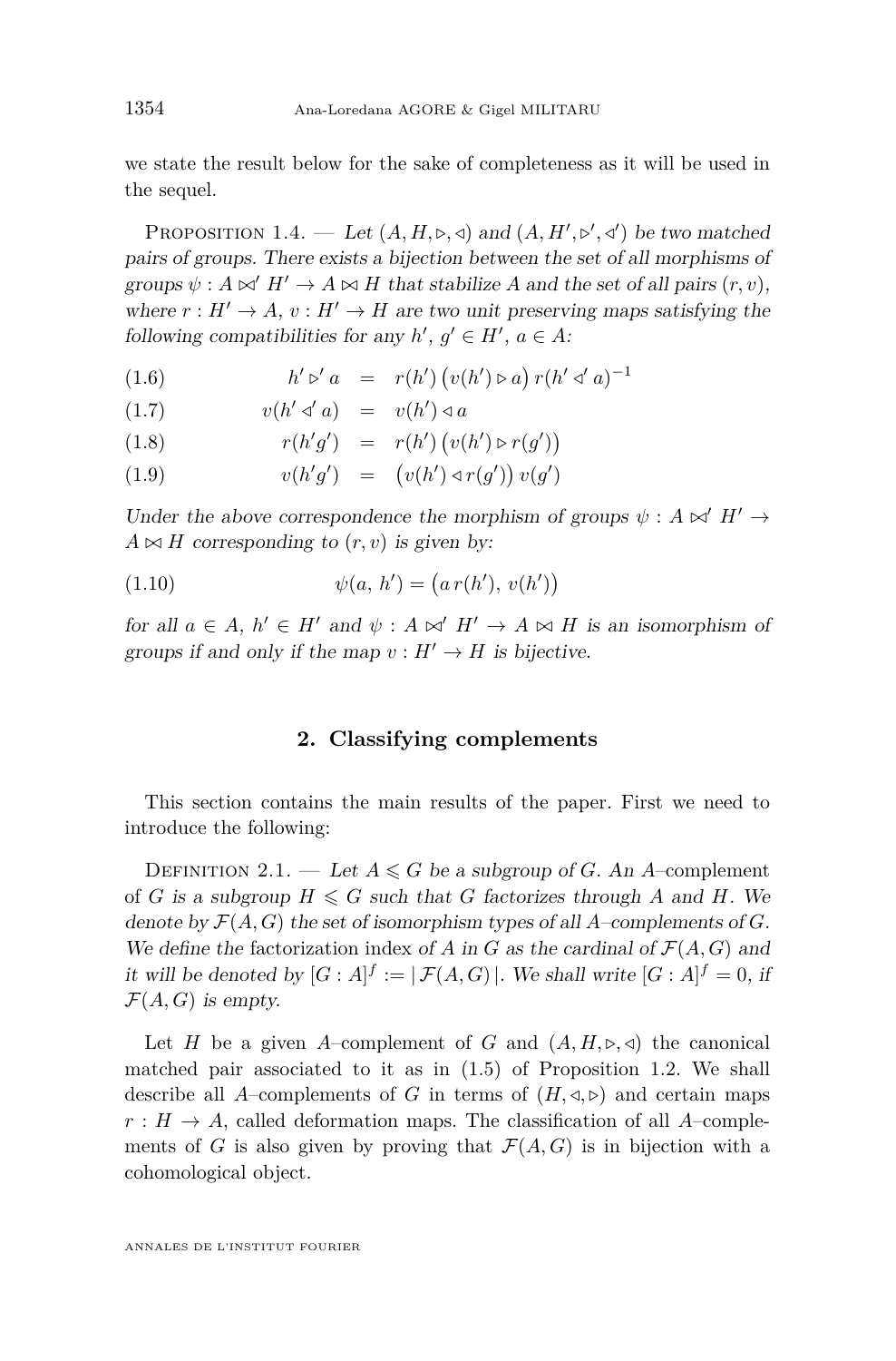<span id="page-7-0"></span>Examples 2.2.  $-$  1. Many group extensions  $A \leq G$  have the factorization index  $[G : A]^f$  equal to 0 (that is there exists no factorization  $G = AH$ ) or 1. For instance, if *G* is an abelian group, then  $[G : A]$ <sup>*f*</sup>  $\in \{0,1\}$ , for any subgroup *A* of  $G$  ( $[G : A]$ <sup> $f$ </sup> = 1 if and only if *A* is a direct summand of *G*).

Group extensions  $A \leq G$  of factorization index 1 are exactly those for which the factorization is unique. In other words, for these extensions the Krull-Schmidt theorem [\[19,](#page-16-0) Theorem 6.36] for bicrossed products holds: if  $G \cong A \bowtie H \cong A \bowtie H'$ , then  $H \cong H'$ . A generic example of an extension of factorization index 1 is provided in Corollary [2.7](#page-11-0) below: if  $A \ltimes H$  is an arbitrary semidirect product of *A* and *H*, then  $[A \ltimes H : A]$ <sup>*f*</sup> = 1.

2. Examples of extensions  $A \leq G$  for which  $[G : A]^f \geq 2$  are quite rare, which makes them tempting to identify. Remark [1.3](#page-5-0) proves in fact that  $[A_{4k}: A_{4k-1}]^f \geq 2$ . We provide below an example of an extension of factorization index 2.

The extension  $S_3 \leq S_4$  has factorization index 2. Indeed, let  $C_4$  =<  $(1234)$  > be the cyclic group of order 4 and  $C_2 \times C_2$  the Klein's group viewed as a subgroup of  $S_4$  being generated by  $(12)(34)$  and  $(13)(24)$ . Then  $S_4$  has two factorizations:  $S_4 = S_3 C_4 = S_3 (C_2 \times C_2)$ . Since there are no other groups of order four we obtain that  $[S_4 : S_3]^f = 2$ .

3. Example (2) above can be generalized as follows: the factorization index  $[S_n : S_{n-1}]^f = g(n)$ , the number of isomorphism types of groups of order *n*. Indeed, let *H* be a group of order *n*. We see *H* as a subgroup of  $S_n$ through the regular representation, i.e.  $T: H \to S_n$  given by  $T(h) = \sigma_h$ , where  $\sigma_h(x) = hx$ , for all *h*,  $x \in H$ . It is now obvious that through this representation  $n$  is not fixed by any other element in  $H$  besides 1. Since we consider  $S_{n-1}$  as a subgroup in  $S_n$  by letting *n* to be a fixed point we have  $H \cap S_{n-1} = 1$  and therefore  $S_n = S_{n-1}H$ .

DEFINITION 2.3. — Let  $(A, H, \triangleright, \triangleleft)$  be a matched pair of groups. A deformation map of the matched pair  $(A, H, \triangleright, \triangleleft)$  is a function  $r : H \to A$ such that  $r(1) = 1$  and for all  $q, h \in H$  we have:

(2.1) 
$$
r((h \triangleleft r(g)) g) = r(h) (h \triangleright r(g))
$$

Let  $\mathcal{DM}(H, A | (\triangleright, \triangleleft))$  be the set of all deformation maps of the matched pair  $(A, H, \triangleright, \triangleleft)$ . The trivial map  $H \to A$ ,  $h \mapsto 1$ , for any  $h \in H$  is a deformation map. If both actions  $(\triangleright, \triangleleft)$  of the matched pair are trivial then a deformation map is just a morphism of groups  $r : H \to A$ . The following result is called the deformation of complements: it shows that any *A*–complement can be deformed to a new *A*–complement using a deformation map  $r: H \to A$ .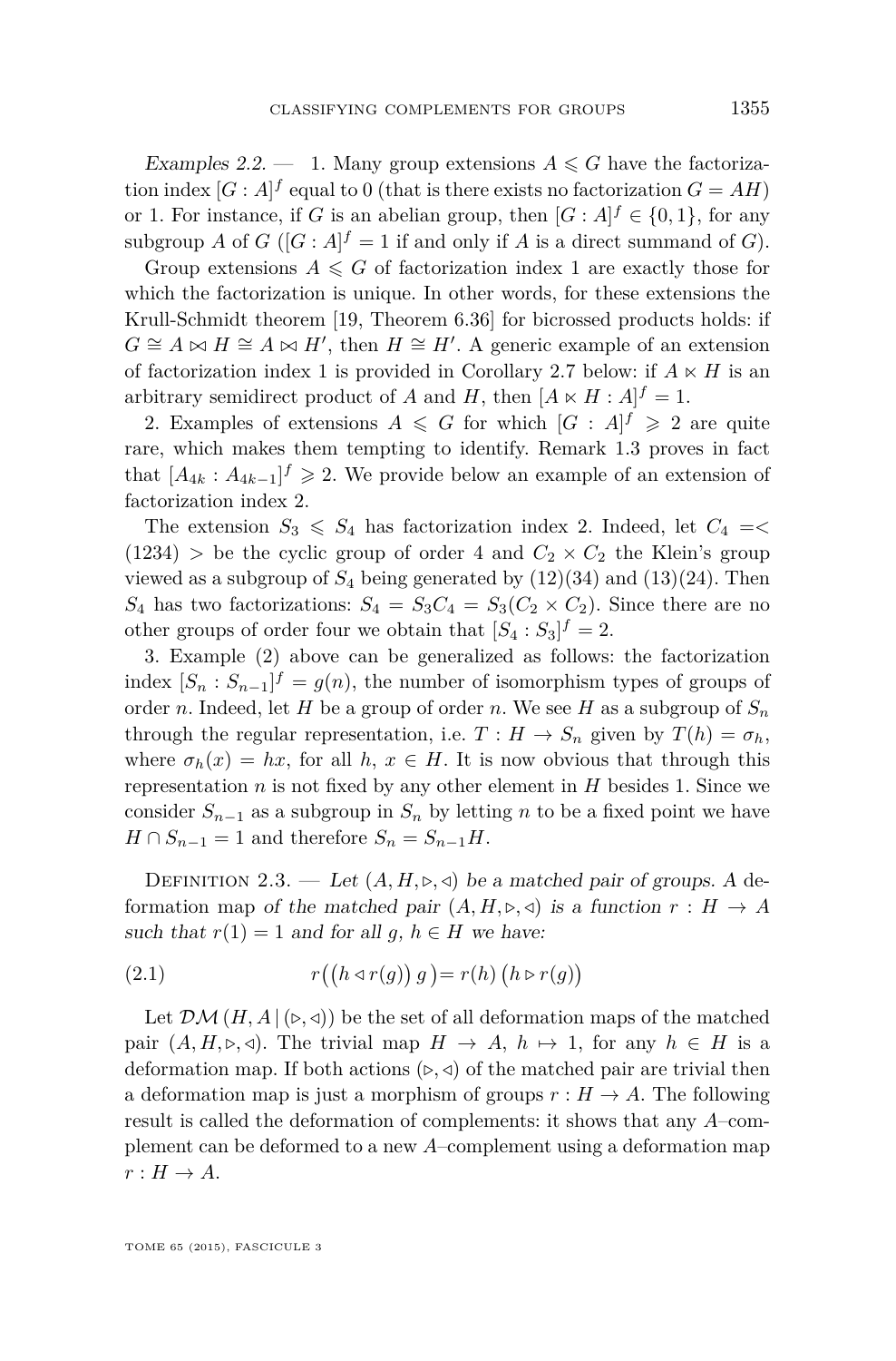<span id="page-8-0"></span>THEOREM 2.4. — Let  $(A, H, \triangleright, \triangleleft)$  be a matched pair of groups and r:  $H \rightarrow A$  a deformation map. The following hold:

(1) Let  $H_r := H$ , as a set, with the new multiplication  $\bullet$  on *H* defined for any  $h, q \in H$  as follows:

$$
(2.2) \t\t\t h \bullet g := (h \triangleleft r(g)) g
$$

Then  $(H_r, \bullet)$  is a group called the *r*-deformation of *H*.

(2) The map

(2.3) 
$$
\triangleright^r : H_r \times A \to A, \quad h \triangleright^r a := r(h) (h \triangleright a) r(h \triangleleft a)^{-1}
$$

for all  $h \in H_r$ ,  $a \in A$  is a left action of the group  $H_r$  on the set A and  $(A, H_r, \triangleright^r, \triangleleft)$  is a matched pair of groups. Furthermore, the map

(2.4) 
$$
\psi: A \bowtie^{r} H_{r} \to A \bowtie H, \quad \psi(a, h) = (a r(h), h)
$$

for all  $a \in A$  and  $h \in H$  is an isomorphism of groups, where  $A \bowtie^{r} H_{r}$  is the bicrossed product associated to the matched pair  $(A, H_r, \triangleright^r, \triangleleft)$ .

(3)  $H_r$  is an *A*–complement of  $A \bowtie H$ .

 $Proof. - (1)$  Using the normalizing conditions  $(1.3)$  and the fact that  $r: H \to A$  is a unitary map, 1 remains the unit for the new multiplication • given by  $(2.2)$ . On the other hand for any  $h, g, t \in H$  we have:

$$
(h \bullet g) \bullet t = \left[ (h \triangleleft r(g))g \right] \bullet t = \left( \underline{((h \triangleleft r(g))g) \triangleleft r(t)} \right) t \right. \n\stackrel{(1.2)}{=} \left( \underline{(h \triangleleft r(g)) \triangleleft (g \triangleright r(t))} \right) (g \triangleleft r(t)) t \right. \n= \left( h \triangleleft ( \underline{r(g)(g \triangleright r(t))} ) \right) (g \triangleleft r(t)) t \right. \n\stackrel{(2.1)}{=} \left( h \triangleleft r((g \triangleleft r(t)) t) \right) (g \triangleleft r(t)) t \right. \n= h \bullet [(g \triangleleft r(t)) t] = h \bullet (g \bullet t)
$$

Thus, the multiplication  $\bullet$  is associative and has 1 as a unit. We prove now that the inverse of an element  $h \in H_r$  is given by  $h^{-1} = h^{-1} \triangleleft r(h)^{-1}$ , for all  $h \in H$ . Indeed, for any  $h \in H$  we have:

$$
h^{-1} \bullet h = (h^{-1} \triangleleft r(h)^{-1}) \bullet h = ((h^{-1} \triangleleft r(h)^{-1}) \triangleleft r(h)) h
$$
  
=  $(h^{-1} \triangleleft (r(h)^{-1} r(h)) h = h^{-1} h = 1$ 

Thus we proved that  $(H_r, \bullet)$  is a monoid in which every element has a left inverse. Hence  $(H_r, \bullet)$  is a group.

(2) Instead of using a rather long computation to prove that  $(A, H_r, \vartriangleright^r, \vartriangleleft)$ satisfies the axioms  $(1.1)-(1.2)$  $(1.1)-(1.2)$  $(1.1)-(1.2)$  of a matched pair we proceed as follows: first, observe that the map  $\psi: A \times H_r \to A \bowtie H$ ,  $\psi(a, h) = (a r(h), h)$  is

ANNALES DE L'INSTITUT FOURIER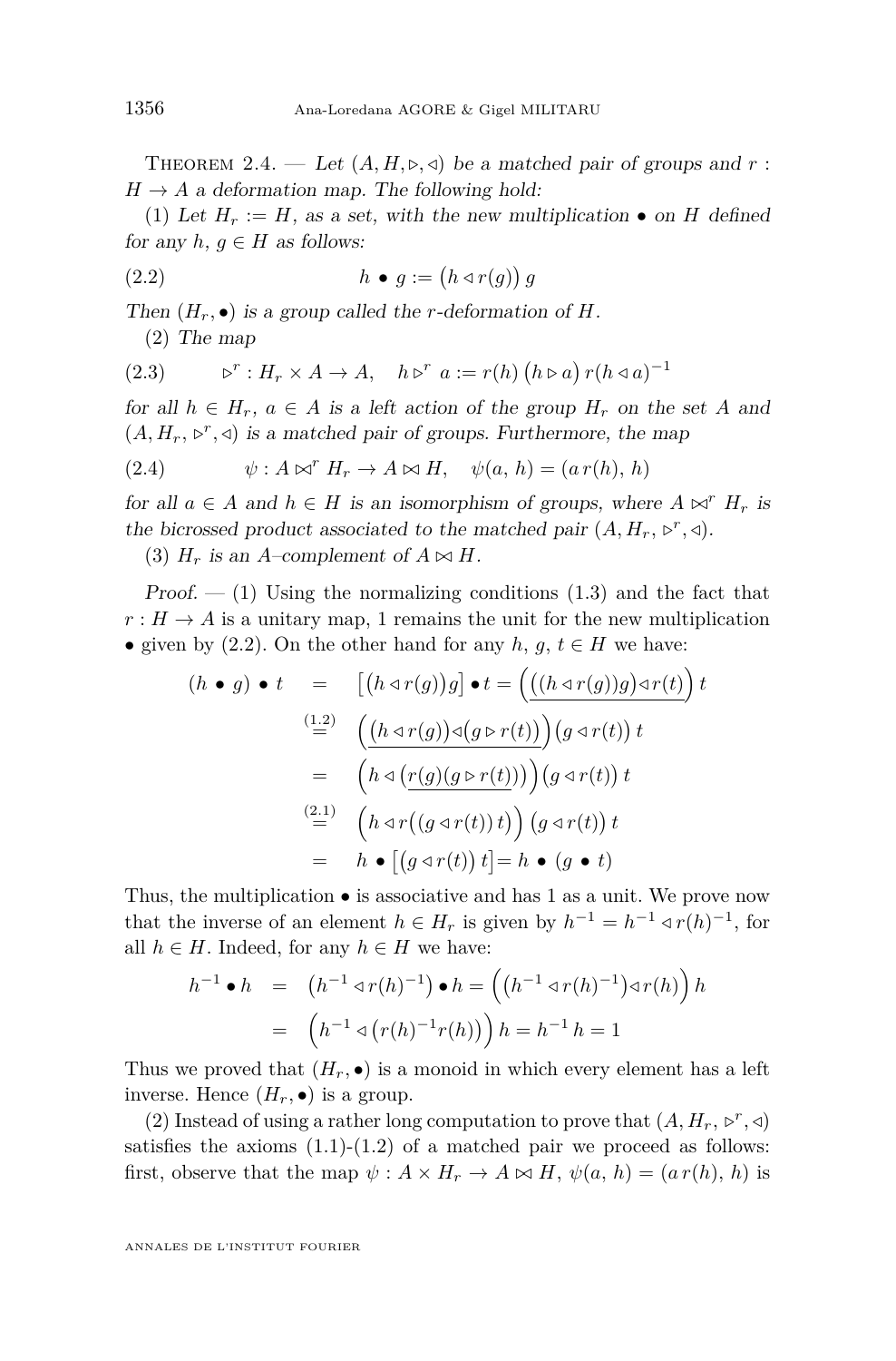a bijection between the set  $A \times H_r$  and the group  $A \bowtie H$  with the inverse given by

$$
\psi^{-1}: A \bowtie H \to A \times H_r, \quad \psi^{-1}(a, h) = (a r(h)^{-1}, h)
$$

for all  $a \in A$  and  $h \in H$ . Thus, there exists a unique group structure  $\diamond$  on the set  $A \times H_r$  such that  $\psi$  becomes an isomorphism of groups and this unique group structure  $\Diamond$  is obtained by transferring the group structure from the group  $A \bowtie H$  via the bijection of sets  $\psi$ , i.e. is given by:

$$
(a, h) \diamond (b, g) := \psi^{-1}(\psi(a, h) \cdot \psi(b, g))
$$

for all  $a, b \in A$  and  $h, g \in H_r = H$ . If we prove that this group structure  $\diamond$  on the direct product of sets  $A \times H_r$  is exactly the one given by [\(1.4\)](#page-4-0) associated to the pair of maps  $(\triangleright^r, \triangleleft)$  the proof is finished by using Proposition [1.1.](#page-4-0) Indeed, for any  $a, b \in A$  and  $g, h \in H$  we have:

$$
(a, h) \diamond (b, g) = \psi^{-1}(\psi(a, h) \cdot \psi(b, g))
$$
  
\n
$$
= \psi^{-1}((a r(h), h) \cdot (b r(g), g))
$$
  
\n
$$
= \psi^{-1}(a r(h)(h \triangleright br(g)), (h \triangleleft br(g)) g)
$$
  
\n
$$
= (a r(h)(h \triangleright br(g)) r((h \triangleleft br(g)) g)^{-1}, (h \triangleleft br(g)) g)
$$
  
\n
$$
= (a r(h)(h \triangleright br(g)) r(((h \triangleleft b) \triangleleft r(g)) g)^{-1}, (h \triangleleft br(g)) g)
$$
  
\n
$$
\stackrel{(2.1)}{=} (a r(h)(h \triangleright br(g)) \left[ r(h \triangleleft b) ((h \triangleleft b) \triangleright r(g)) \right]^{-1}, (h \triangleleft b \triangleright \negthinspace (g)) g \right) \right]^{-1}, (h \triangleleft br(g)) g)
$$
  
\n
$$
\stackrel{(1.1)}{=} (a r(h)(h \triangleright b) ((h \triangleleft b) \triangleright r(g)) ((h \triangleleft b) \triangleright r(g))^{-1} r(h \triangleleft b)^{-1}, (h \triangleleft br(g)) g)
$$
  
\n
$$
= (a r(h)(h \triangleright b) r(h \triangleleft b)^{-1}, (h \triangleleft br(g)) g)
$$
  
\n
$$
\stackrel{(2.2)}{=} (a r(h)(h \triangleright b) r(h \triangleleft b)^{-1}, (h \triangleleft b) \bullet g)
$$
  
\n
$$
= (a, h) \cdot r(b, g)
$$

where  $\cdot^r$  is the multiplication given by  $(1.4)$  associated to the new pair of maps  $(\triangleright^r, \triangleleft)$ . Now we apply Proposition [1.1.](#page-4-0)

TOME 65 (2015), FASCICULE 3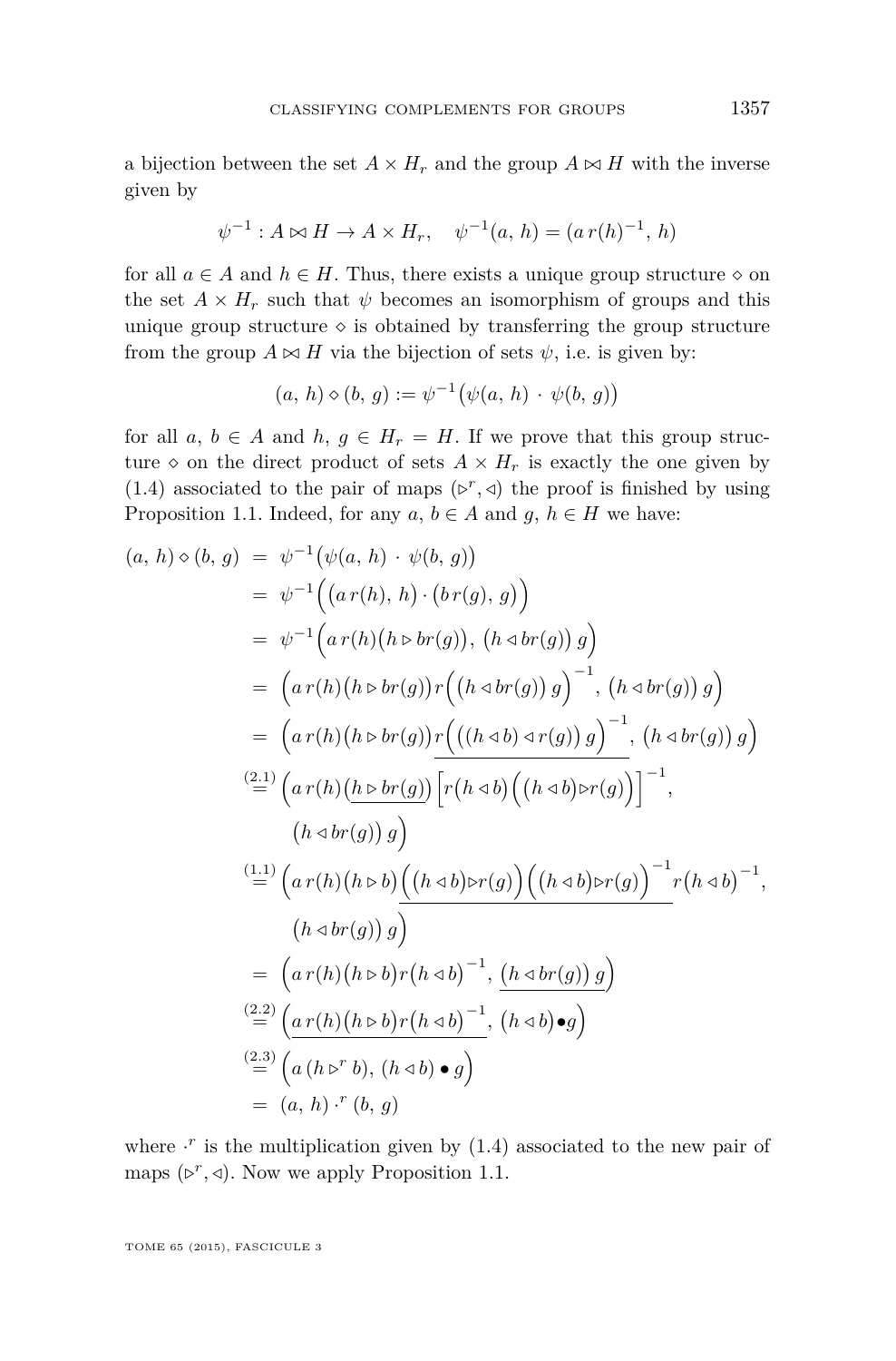<span id="page-10-0"></span>(3) First we remark that the isomorphism of groups  $\psi : A \bowtie^r H_r \to A \bowtie$ *H* given by [\(2.4\)](#page-8-0) stabilizes *A*. Hence  $A \cong \psi(A) = A \times \{1\} \leq A \bowtie H$  and  $H_r \cong \psi({1} \times H_r) = \{(r(h), h) | h \in H\}$  is a subgroup of  $A \bowtie H$ . Now,  $A \bowtie H$  factorizes through *A* and  $H_r$  since in  $A \bowtie H$  we have:

$$
(a, h) = (ar(h)^{-1}, 1) \cdot (r(h), h)
$$

for all  $a \in A$  and  $h \in H$ . Of course,  $A \times \{1\}$  and  $\{(r(h), h) | h \in H\} \cong H_r$ have trivial intersection in  $A \bowtie H$  as *r* is a unitary map. The proof is now completely finished.

Now we prove the converse of Theorem [2.4](#page-8-0) which gives the description of all *A*–complements of *G* in terms of a fixed one *H*.

THEOREM 2.5. — Let  $A \le G$  be a subgroup of G and H a given A-complement of *G*. Then H is an *A*–complement of *G* if and only if there exists an isomorphism of groups  $\mathbb{H} \cong H_r$ , for some deformation map  $r : H \to A$ of the canonical matched pair  $(A, H, \triangleright, \triangleleft)$  associated to the factorization  $G = AH$ .

*Proof.* — Let  $A \bowtie H$  be the bicrossed product of the canonical matched pair  $(A, H, \triangleright, \triangleleft)$ . Then the multiplication map  $m_G : A \bowtie H \rightarrow G$  is an isomorphism of groups that stabilizes A. Consider  $(A, \mathbb{H}, \triangleright', \triangleleft')$  to be the canonical matched pair associated to the factorization  $G = A \mathbb{H}$ ; hence the multiplication map  $m'_G : A \bowtie' \mathbb{H} \to G$  is also an isomorphism of groups that stabilizes *A*. Then  $\psi := m_G^{-1} \circ m_G' : A \bowtie' \mathbb{H} \to A \bowtie H$  is a group isomorphism that stabilizes *A* as a composition of such morphisms. Now by applying Proposition [1.4](#page-6-0) it follows that *ψ* is uniquely determined by a pair of maps  $(\overline{r}, \overline{v})$  consisting of a unitary map  $\overline{r} : \mathbb{H} \to A$  and a unitary bijective map  $\overline{v} : \mathbb{H} \to H$  satisfying the compatibility conditions

(2.5) 
$$
h' \triangleright' a = \overline{r}(h') (\overline{v}(h') \triangleright a) \overline{r}(h' \triangleleft' a)^{-1}
$$

$$
(2.6) \qquad \qquad \overline{v}(h' \triangleleft' a) \quad = \quad \overline{v}(h') \triangleleft a
$$

(2.7) 
$$
\overline{r}(h'g') = \overline{r}(h') \left( \overline{v}(h') \triangleright \overline{r}(g') \right)
$$

(2.8) 
$$
\overline{v}(h'g') = (\overline{v}(h') \triangleleft \overline{r}(g')) \overline{v}(g')
$$

for all  $h', g' \in \mathbb{H}$  and  $a \in A$ . Moreover,  $\psi : A \bowtie' \mathbb{H} \to A \bowtie H$  is given by:

$$
\psi(a, h') = (a \overline{r}(h'), \overline{v}(h'))
$$

for all  $a \in A$  and  $h' \in \mathbb{H}$ . We define

$$
r: H \to A, \quad r := \overline{r} \circ \overline{v}^{-1}
$$

and we will prove that r is a deformation map of the matched pair  $(A, H, \triangleright, \triangleleft)$ and  $\overline{v}$  :  $\mathbb{H} \to H_r$  is an isomorphism of groups. First, notice that *r* is unitary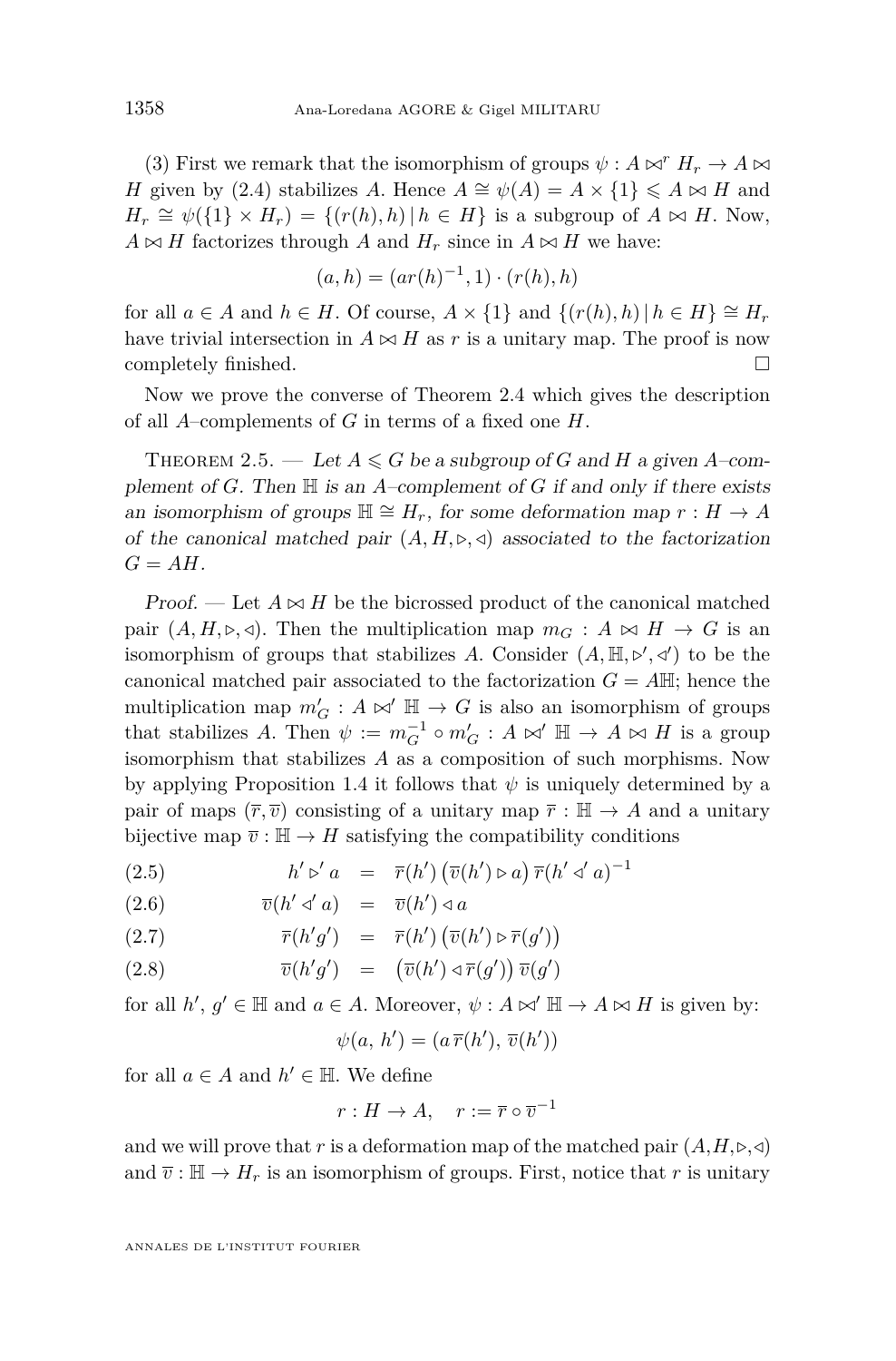<span id="page-11-0"></span>as  $\bar{r}$ ,  $\bar{v}$  are both unitary. We have to show that the compatibility condition  $(2.1)$  holds for *r*. Indeed, from  $(1.8)$  and  $(1.9)$  we obtain:

(2.9) 
$$
\overline{r} \circ \overline{v}^{-1} [\left(\overline{v}(h') \circ \overline{r}(g')\right) \overline{v}(g')] = \overline{r}(h') \left(\overline{v}(h') \circ \overline{r}(g')\right)
$$

for all  $h'$ ,  $g' \in \mathbb{H}$ . Let  $h, g \in H$  and write the compatibility condition (2.9) for  $h' = \overline{v}^{-1}(h)$  and  $g' = \overline{v}^{-1}(g)$ . We obtain

$$
r\Big(\big(h\triangleleft r(g)\big) g\Big)=r(h)\,\big(h\triangleright r(g)\big)
$$

that is [\(2.1\)](#page-7-0) holds and hence  $r : H \to A$  is a deformation map. Finally,  $\overline{v}$ :  $\mathbb{H} \to H_r$  is a bijective map as  $H = H_r$  as sets. Hence, we are left to prove that  $\overline{v}$  is also a morphism of groups. Indeed, for any  $h'$ ,  $g' \in \mathbb{H}$  we have:

$$
\overline{v}(h'g') \stackrel{(1.9)}{=} (\overline{v}(h') \triangleleft \overline{r}(g')) \overline{v}(g') \stackrel{(2.2)}{=} \overline{v}(h') \bullet \overline{v}(g')
$$

where • is the multiplication on  $H_r$  as defined by [\(2.2\)](#page-8-0). Hence  $\overline{v}$  :  $\mathbb{H} \to H_r$ is an isomorphism of groups and the proof is finished.  $\square$ 

Remark 2.6. — Assume that in Theorem [2.4](#page-8-0) the deformation map *r* :  $H \rightarrow A$  is the trivial one or the right action  $\triangleleft$  is the trivial action of A on *H*. Then  $H_r = H$  as groups. In general, the new group  $H_r$  may not be isomorphic to *H* as groups. Example [3.3](#page-14-0) shows how the Klein's group  $C_2 \times C_2$  can be constructed as an *r*-deformation of the cyclic group  $C_4$ , for some deformation map  $r : C_4 \rightarrow S_3$ . On the other hand, there are also examples of non-trivial deformation maps, with a non-trivial action */*, such that  $H_r$  is a group isomorphic to  $H$ . Such an example is provided in Example [3.5.](#page-16-0)

COROLLARY 2.7. — Let *A* and *H* be two groups,  $A \ltimes H$  an arbitrary semidirect product of *A* and *H*. Then the factorization index  $[A \times H]$ :  $A]^{f} = 1.$ 

In particular, the following Krull-Schmidt type theorem for bicrossed product holds: if  $A \ltimes H \cong A \ltimes H'$  (isomorphism of groups that stabilizes *A*), then the groups  $H'$  and  $H$  are isomorphic, where  $A \bowtie H'$  is an arbitrary bicrossed product.

Proof. — Indeed,  $H \cong \{1\} \times H$  is an *A*-complement of the semidirect product  $A \times H$ . Moreover, the right action  $\triangleleft$  of the canonical matched pair  $(A, H, \triangleright, \triangleleft)$  constructed in [\(1.5\)](#page-5-0) for the factorization  $A \ltimes H = (A \times$  $\{1\}(\{1\}\times H)$  is the trivial action. Thus, using Remark 2.6, any *r*-deformation of  $H \cong \{1\} \times H$  coincides with *H*.

The rest follows from Theorem [2.5.](#page-10-0)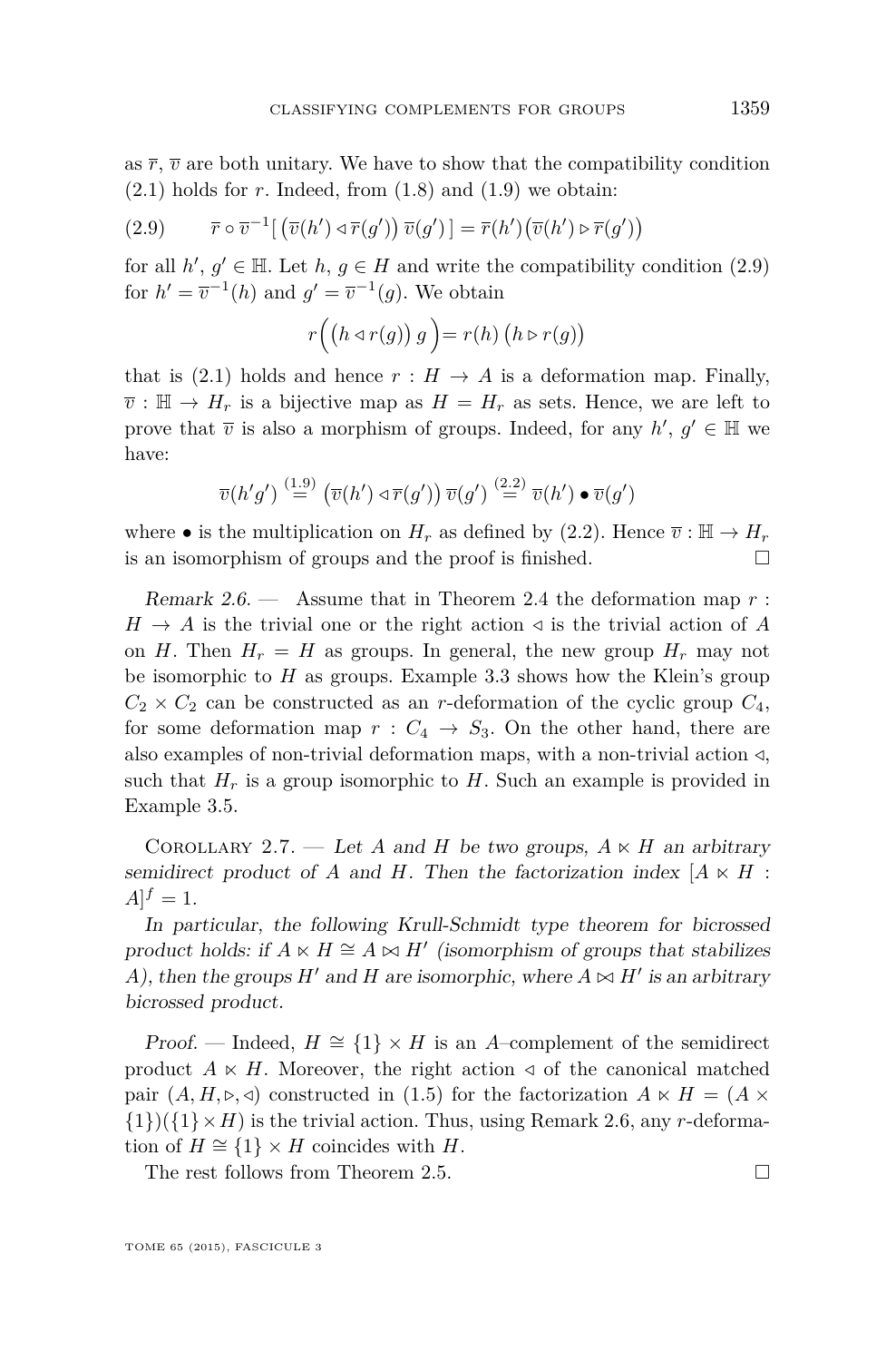<span id="page-12-0"></span>In order to provide the classification of complements we need one more definition:

DEFINITION 2.8. — Let  $(A, H, \triangleright, \triangleleft)$  be a matched pair of groups. Two deformation maps  $r, R : H \to A$  are called equivalent and we denote this by  $r \sim R$  if there exists  $\sigma : H \to H$  a permutation on the set *H* such that  $\sigma(1_H) = 1_H$  and for all *g*,  $h \in H$  we have:

(2.10) 
$$
\sigma((h \triangleleft r(g)) g) = (\sigma(h) \triangleleft R(\sigma(g))) \sigma(g)
$$

As a conclusion of all the above results, our main theorem which gives the classification of all *A*–complements of a group *G* now follows.

THEOREM 2.9. — Let  $A \le G$  be a subgroup of *G*, *H* a given *A*-complement of *G* and  $(A, H, \triangleright, \triangleleft)$  the associated canonical matched pair. Then:

(1) ∼ is an equivalence relation on  $\mathcal{DM}(H, A | (\triangleright, \triangleleft))$  and the map

$$
\mathcal{D}(H, A | (\triangleright, \triangleleft)) \to \mathcal{F}(A, G), \quad \overline{r} \mapsto H_r
$$

is a bijection between sets, where  $\mathcal{D}(H, A | (\triangleright, \triangleleft)) := \mathcal{DM}(H, A | (\triangleright, \triangleleft)) / \sim$ is the quotient set through the relation  $\sim$  and  $\bar{r}$  is the equivalence class of *r* via ∼.

(2) The factorization index  $[G : A]^f$  is computed by the formula:

$$
[G : A]^{f} = |\mathcal{D}(H, A | (\triangleright, \triangleleft))|
$$

Proof. — It follows from Theorem [2.5](#page-10-0) that if H is an arbitrary *A*–complement of *G*, then there exists an isomorphism of groups  $H \cong H_r$ , for some deformation map  $r : H \to A$  of the matched pair  $(A, H, \triangleright, \triangleleft)$ . Thus, in order to classify all *A*–complements on *G* we can consider only *r*-deformations of *H*, for various deformation maps  $r : H \to A$ . Now let  $r, R : H \to A$  be two deformation maps of the matched pair  $(A, H, \triangleright, \triangleleft)$ . As  $H_r$  and  $H_R$  coincide as sets, the groups  $H_r$  and  $H_R$  are isomorphic if and only if there exists  $\sigma: H \to H$  a unitary bijective map such that  $\sigma: H_r \to H_R$  is a morphism of groups. Taking into account the definition of the multiplication on  $H_r$  given by  $(2.2)$  it follows that  $\sigma$  is a group morphism if and only if the compatibility condition (2.10) of Definition 2.8 holds, i.e.  $r \sim R$ . Hence,  $r \sim R$  if and only if there exists a map  $\sigma$  such that  $\sigma : H_r \to H_R$  is an isomorphism of groups. Therefore  $\sim$  is an equivalence relation on  $\mathcal{DM}(H, A | (\triangleright, \triangleleft))$  and the map

$$
\mathcal{D}(H, A | (\triangleright, \triangleleft)) \to \mathcal{F}(A, E), \qquad \overline{r} \mapsto H_r
$$

is well defined and a bijection between sets, where  $\bar{r}$  is the equivalence class of *r* via the relation  $\sim$ . (2) follows from (1) and the proof is now finished.  $\square$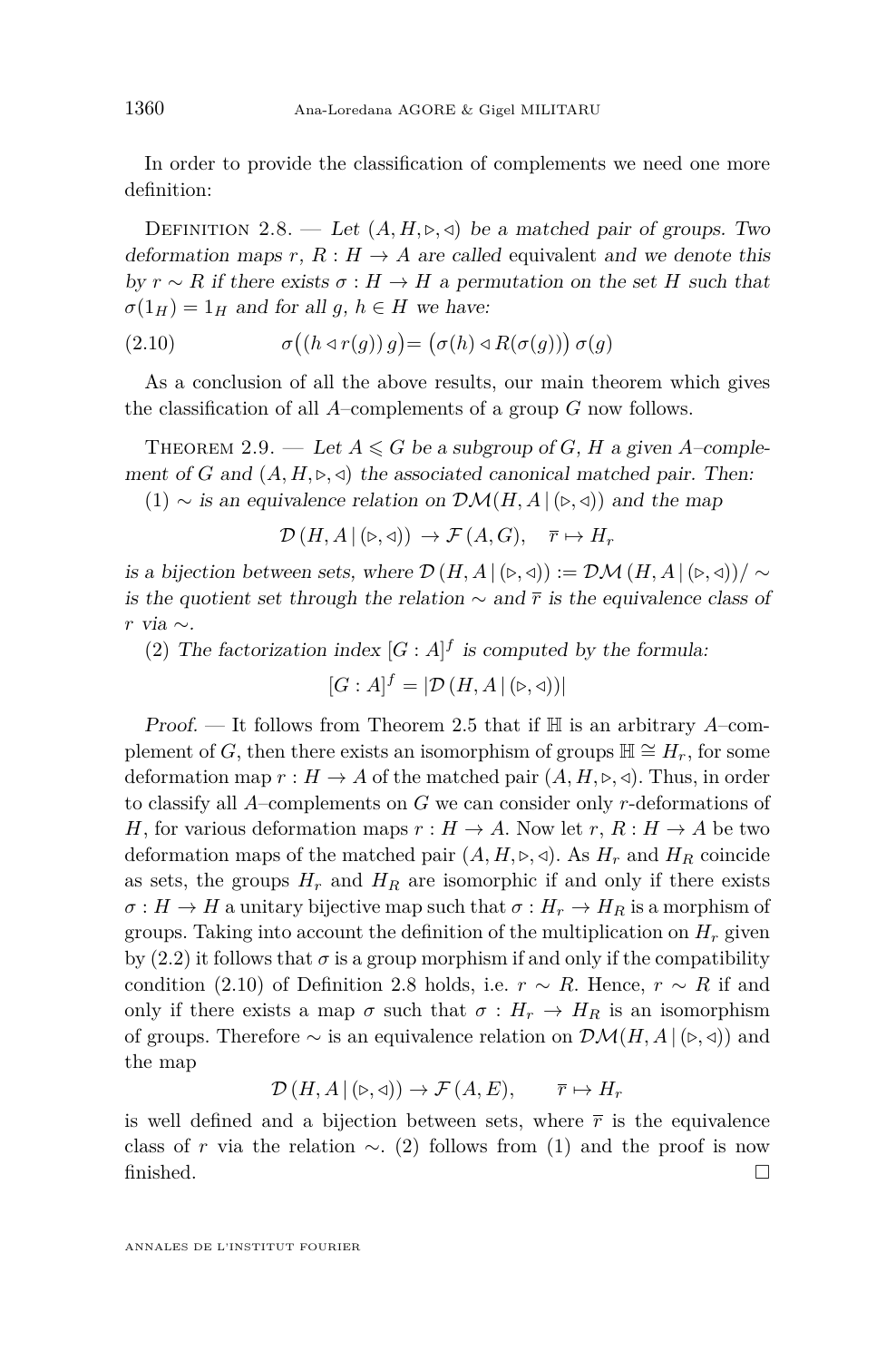#### **3. Examples**

<span id="page-13-0"></span>Let  $n$  be a positive integer. In this section we apply the results obtained in Section [2](#page-6-0) to the factorization  $S_n = S_{n-1}C_n$ . As a consequence, we derive a combinatorial formula for computing the number of types of groups of order *n* as well as an explicit description for the multiplication on any group of order *n*. In what follows we consider the usual presentation of the symmetric group *Sn*:

$$
S_n = \langle s_1, s_2, \dots, s_{n-1} |
$$
  

$$
s_i^2 = 1, s_i s_{i+1} s_i = s_{i+1} s_i s_{i+1}, s_i s_j = s_j s_i, |i - j| > 1 \rangle
$$

We shall see the cyclic group  $C_n$  as a subgroup of  $S_n$  generated by  $x :=$  $s_1 s_2 \ldots s_{n-1}$  while  $S_{n-1}$  will be seen as the subgroup of  $S_n$  generated by  $s_1, s_2, \ldots s_{n-2}$ . To start with, we describe the canonical matched pair associated to the factorization  $S_n = S_{n-1}C_n$ . It is enough to define the two actions  $\triangleright : C_n \times S_{n-1} \to S_{n-1}$  and  $\triangleleft : C_n \times S_{n-1} \to C_n$  on the generators of *Sn*−<sup>1</sup> and *C<sup>n</sup>* as they can be extended to the entire group by using the compatibilities  $(1.1)$  and  $(1.2)$ .

PROPOSITION 3.1. — The canonical matched pair  $(S_{n-1}, C_n, \triangleright, \triangleleft)$  associated to the factorization  $S_n = S_{n-1} C_n$  is given as follows:

$$
x \triangleright s_i = \begin{cases} s_{i+1}, & \text{if } i < n-2 \\ s_{n-2} s_{n-3} \dots s_1, & \text{if } i = n-2 \end{cases}
$$
  

$$
x \triangleleft s_i = \begin{cases} x, & \text{if } i < n-2 \\ x^2, & \text{if } i = n-2 \end{cases}
$$

where  $x := s_1 s_2 \ldots s_{n-1}$ .

 $Proof.$  — We compute the canonical matched pair by using the approach highlighted in the proof of Proposition [1.2.](#page-4-0) We start by computing the  $xs_i$ 's, for al  $i \in 1, 2, ..., n - 2$ . If  $i < n - 2$  we have:

$$
xs_i = s_1 \dots s_{i-1} s_i s_{i+1} s_{i+2} \dots s_{n-1} s_i
$$
  
=  $s_1 \dots s_{i-1} (s_i s_{i+1} s_i) s_{i+2} \dots s_{n-1}$   
=  $s_1 \dots s_{i-1} (s_{i+1} s_i s_{i+1}) s_{i+2} \dots s_{n-1}$   
=  $s_{i+1} s_1 \dots s_{n-1} = s_{i+1} x$ 

TOME 65 (2015), FASCICULE 3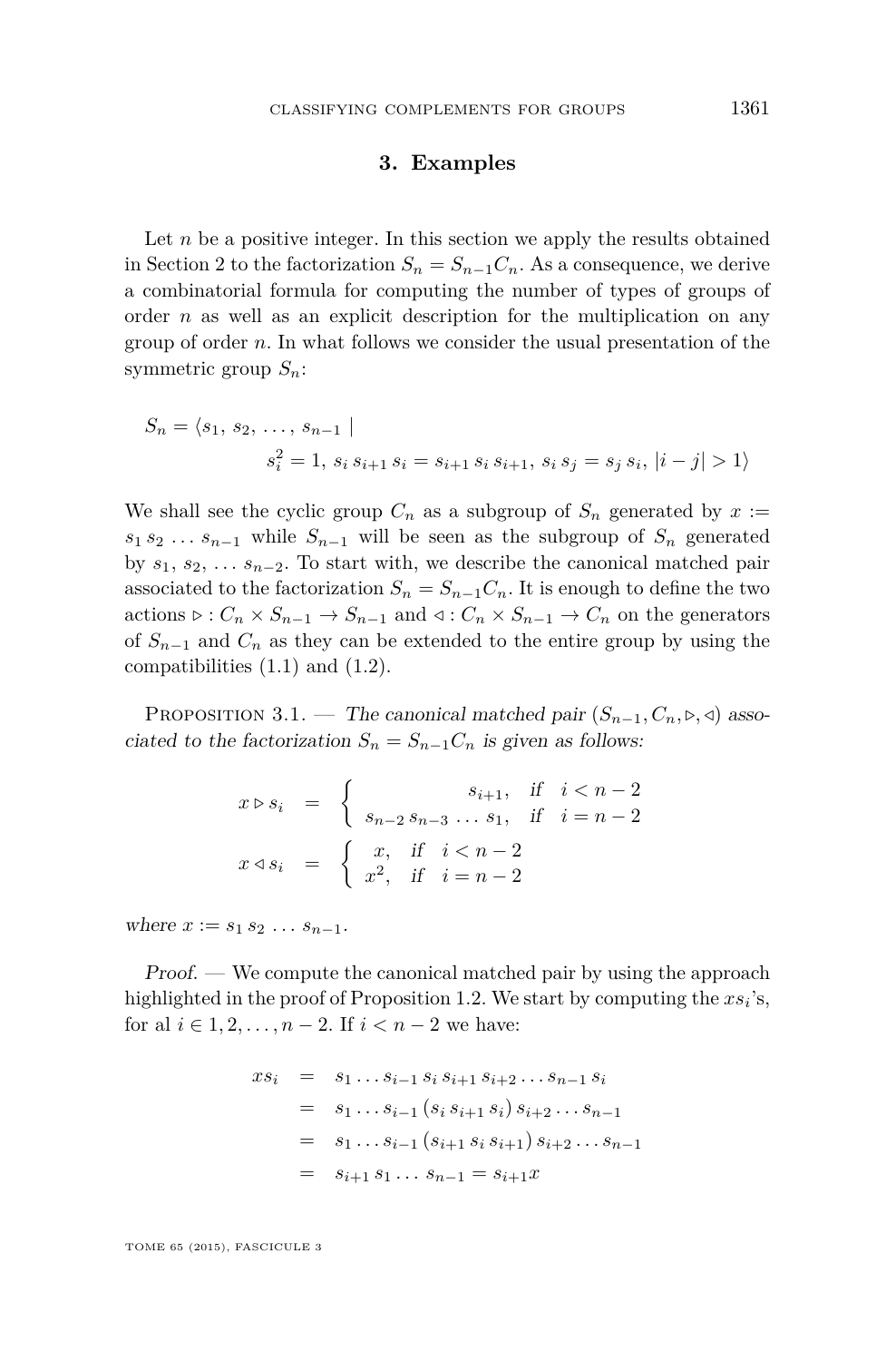<span id="page-14-0"></span>If  $i = n - 2$  we obtain:

$$
xs_{n-2} = s_1...s_{n-3} (s_{n-2} s_{n-1} s_{n-2})
$$
  
=  $s_1...s_{n-3} (s_{n-1} s_{n-2} s_{n-1})$   
=  $s_{n-1} s_1...s_{n-1}$   
=  $s_{n-2} s_{n-3}...s_1 (s_1 s_2...s_{n-1})^2 = x'x^2$ 

where  $x' := s_{n-2} s_{n-3} \dots s_1$  and the conclusion follows easily.  $\Box$ 

By applying Theorem [2.5](#page-10-0) and Theorem [2.9](#page-12-0) for the factorization  $S_n =$  $S_{n-1}C_n$  we obtain the following result concerning the structure and the number of types of groups of finite order.

COROLLARY 3.2. — Let *n* be a positive integer and  $(S_{n-1}, C_n, \triangleright, \triangleleft)$  the canonical matched pair associated to the factorization  $S_n = S_{n-1}C_n$ . Then:

(1) Any group of order *n* is isomorphic to an *r*-deformation of the cyclic group  $C_n$ , for some deformation map  $r : C_n \to S_{n-1}$  of the canonical matched pair  $(S_{n-1}, C_n, \triangleright, \triangleleft)$ . The multiplication  $\bullet$  on  $(C_n)_r$  is given by:  $x \bullet y = (x \triangleleft r(y)) y$ , for all  $x, y \in (C_n)_r$ , where we denoted by juxtaposition the multiplication in the cyclic group  $C_n$ .

(2) The number of isomorphism types of all groups of order *n* is equal to

$$
|\mathcal{D}(C_n, S_{n-1} | (\triangleright, \triangleleft))|
$$

Proof. — It follows from Theorem [2.5](#page-10-0) and Theorem [2.9](#page-12-0) taking into account that any group *H* of order *n* is an  $S_{n-1}$ –complement of  $S_n$  according to (3) of Example [2.2.](#page-7-0)

Now we provide some explicit examples in order to see how Corollary 3.2 works.

Example 3.3. — Consider the extension  $S_3 \leq S_4$  of factorization index 2. Then the canonical matched pair  $(S_3, C_4, \triangleright, \triangleleft)$  associated to the factorization  $S_4 = S_3 C_4$  from Proposition [3.1](#page-13-0) takes the following form:

| $\triangleright$ | $\mathbf{1}$ |                | s <sub>1</sub> | $s_1 s_2$ | $s_2s_1$       | $s_2$          | $s_1 s_2 s_1$ |
|------------------|--------------|----------------|----------------|-----------|----------------|----------------|---------------|
| 1                | $\mathbf{1}$ | $s_1$          |                | $S_1S_2$  | $S_2S_1$       | s <sub>2</sub> | $s_1 s_2 s_1$ |
| $\boldsymbol{x}$ | 1            | $s_2$          |                | $s_1$     | $s_1 s_2$      | $S_2S_1$       | $s_1 s_2 s_1$ |
| $x^2$            | -1           | $S_2S_1$       |                | $s_2$     | s <sub>1</sub> | $s_1 s_2$      | $s_1 s_2 s_1$ |
| $x^3 \mid 1$     |              | $s_1 s_2$      |                | $s_2 s_1$ | s <sub>2</sub> | s <sub>1</sub> | $S_1 S_2 S_1$ |
|                  |              |                |                |           |                |                |               |
| $\triangleleft$  |              | $\mathbf{1}$   | $s_1$          | $s_1 s_2$ | $S_2S_1$       | $s_2$          | $S_1 S_2 S_1$ |
| 1                |              | $\mathbf{1}$   | 1              | 1         | $\mathbf{1}$   | $\mathbf{1}$   | 1             |
| $\overline{x}$   |              | $\overline{x}$ | $\dot{x}$      | $x^2$     | $x^3$          | $x^2$          | $x^3$         |
| $x^2$            |              | $x^2$          | $x^3$          | $x^3$     | $\overline{x}$ | $\overline{x}$ | $x^2$         |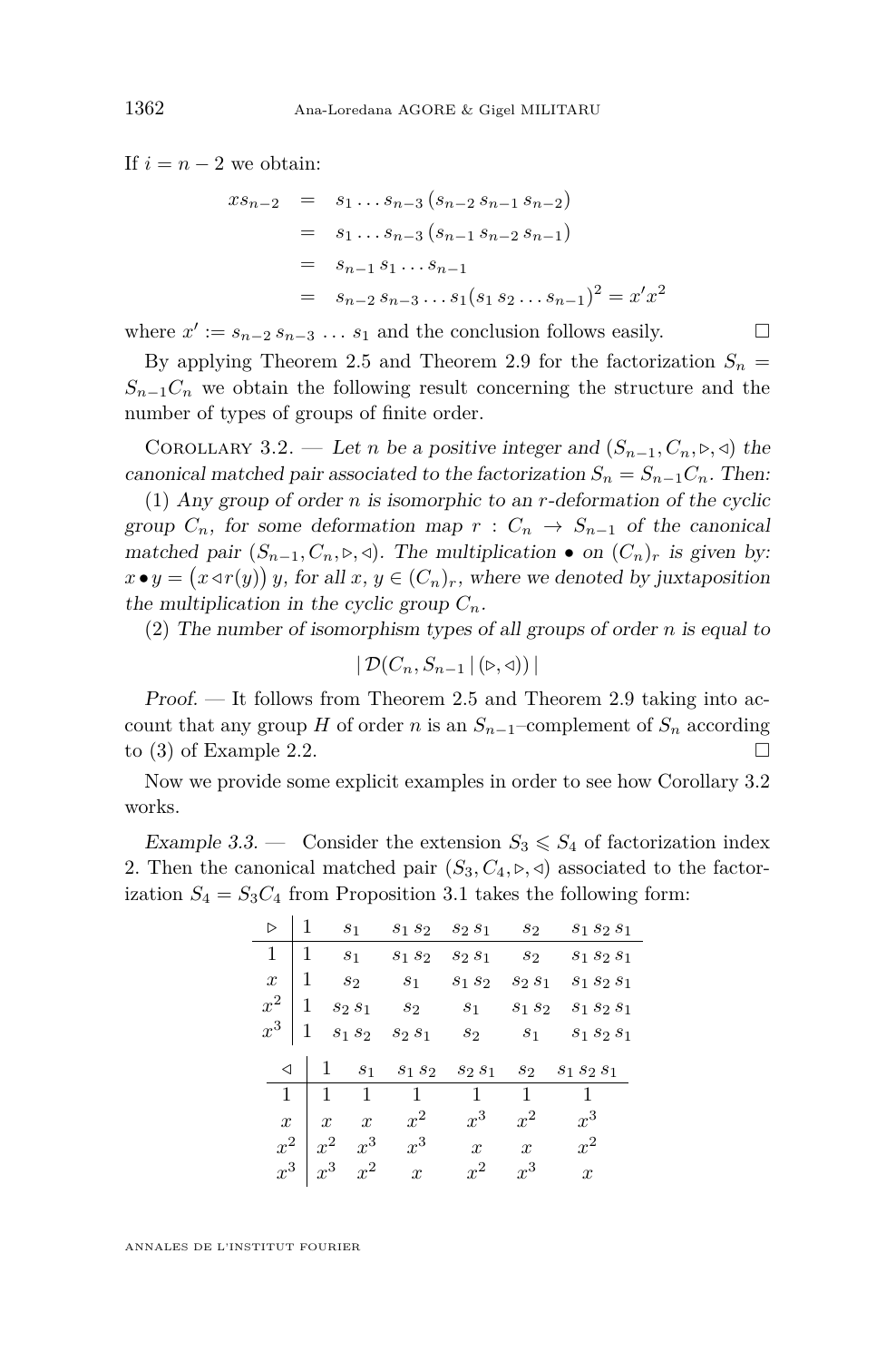<span id="page-15-0"></span>By a straightforward computation one can prove that there are two deformation maps for the canonical matched pair  $(S_3, C_4, \triangleright, \triangleleft)$ : namely the trivial one  $r'$ :  $C_4 \rightarrow S_3$ ,  $r'(c) = 1$ , for any  $c \in C_4$  and the map given by

$$
r: C_4 \to S_3
$$
,  $r(1) = r(x^2) = 1$ ,  $r(x) = r(x^3) = s_1 s_2 s_1$ 

We consider the following presentation of the Klein's group:  $C_2 \times C_2$  =  $\langle a = (12)(34), b = (13)(24) | a^2 = b^2 = 1, ab = ba \rangle$ . Then we can easily prove that the map:

$$
\varphi : C_2 \times C_2 \to (C_4)_r
$$
,  $\varphi(1) = 1$ ,  $\varphi(a) = x$ ,  $\varphi(b) = x^2$ ,  $\varphi(ab) = x^3$ 

is an isomorphism of groups, that is  $C_2 \times C_2 \cong (C_4)_r$ .

Corollary [3.2](#page-14-0) proves that any finite group of order *n* is isomorphic to an *r*-deformation of the cyclic group  $C_n$ , for some deformation map  $r: C_n \to$  $S_{n-1}$  of the canonical matched pair associated to the factorization  $S_n$  =  $S_{n-1}C_n$ . The next example shows how the symmetric group  $S_3$  appears as an  $r$ -deformation of the cyclic group  $C_6$  arising from a given matched pair  $(C_3, C_6, \triangleright, \triangleleft).$ 

Example 3.4. – Let  $C_3 = \langle a \mid a^3 = 1 \rangle$  and  $C_6 = \langle b \mid b^6 = 1 \rangle$  be the cyclic groups of order 3 respectively 6. As a special case of [\[3,](#page-16-0) Proposition 4.2] we have a matched pair of groups  $(C_3, C_6, \triangleright, \triangleleft)$ , where the actions  $(\triangleright, \triangleleft)$ on generators are defined by:

$$
b \triangleright a := a^2 \qquad b \triangleleft a := b^3
$$

By a rather long but straightforward computation it can be seen that the map:

$$
r: C_6 \to C_3
$$
,  $r(1) = r(b^3) = 1$ ,  $r(b) = r(b^4) = a^2$ ,  $r(b^2) = r(b^5) = a$ 

is a deformation map of the matched pair  $(C_3, C_6, \triangleright, \triangleleft)$  and  $\varphi : S_3 \to (C_6)_r$ given by:

$$
\varphi(1) = 1, \quad \varphi(s_1) = b, \quad \varphi(s_1 s_2) = b^2, \quad \varphi(s_2 s_1) = b^4,
$$
  
 $\varphi(s_2) = b^5, \quad \varphi(s_1 s_2 s_1) = b^3$ 

is an isomorphism of groups. Hence  $S_3$  is an  $r$ -deformation of the cyclic group  $C_6$ .

Our last example provides a non-trivial deformation map  $r : H \to A$ such that  $H_r \cong H$ .

TOME 65 (2015), FASCICULE 3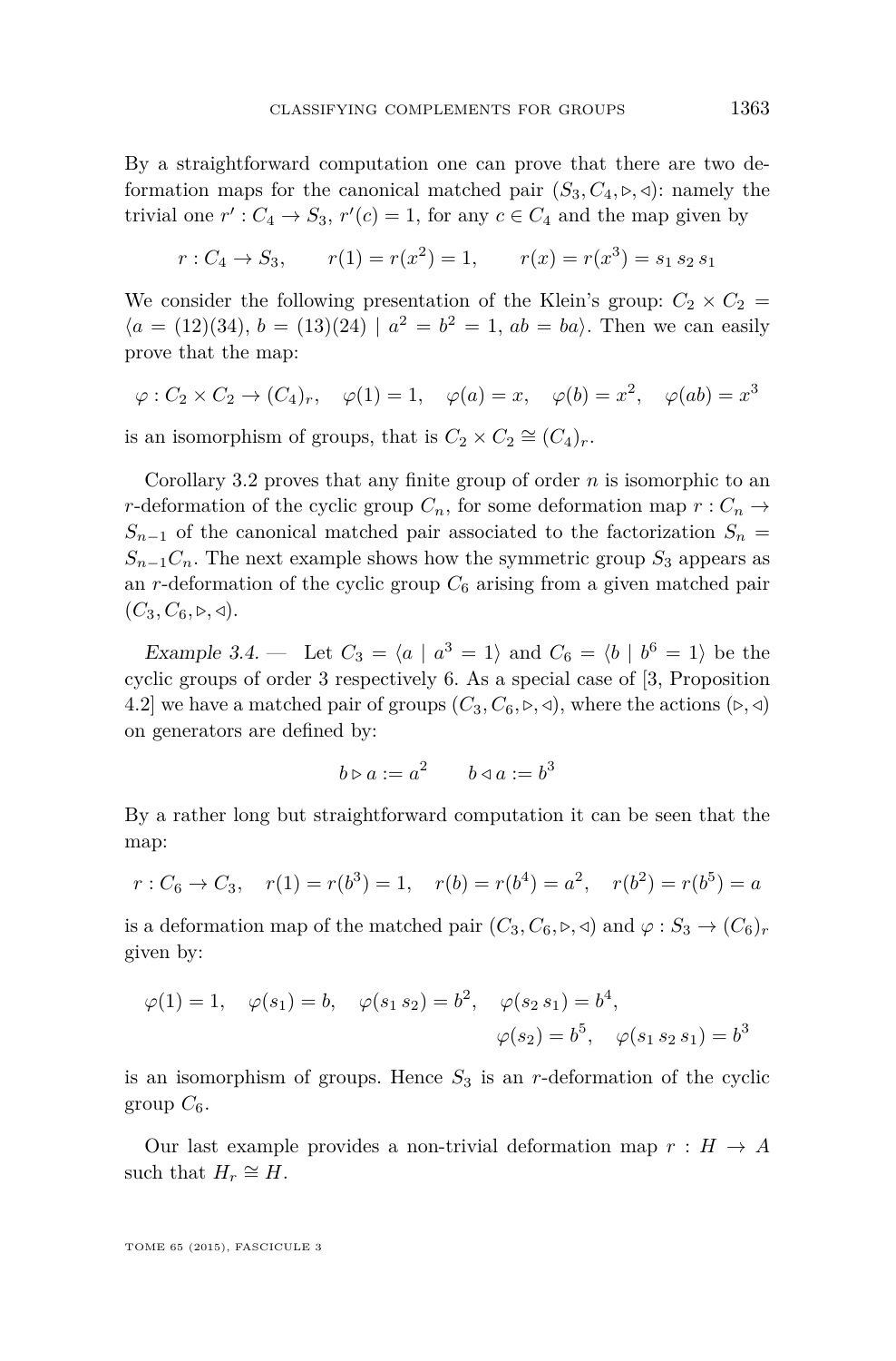<span id="page-16-0"></span>Example 3.5. — Let  $(C_3, C_6, \triangleright, \triangleleft)$  be the matched pair of Example [3.4.](#page-15-0) Then the map

 $R: C_6 \to C_3$ ,  $R(1) = R(b^2) = R(b^4) = 1$ ,  $R(b) = R(b^3) = R(b^5) = a$ 

is also a deformation map of  $(C_3, C_6, \triangleright, \triangleleft)$ . Then, one can easily check that  $(C_6)_R$  is a group isomorphic to  $C_6$ .

#### BIBLIOGRAPHY

- [1] A. L. Agore, "Classifying complements for associative algebras", Linear Algebra Appl. **446** (2014), p. 345-355.
- [2] A. L. Agore & G. Militaru, "Classifying complements for Hopf algebras and Lie algebras", J. Algebra **391** (2013), p. 193-208.
- [3] A. Agore & G. Militaru, "Schreier type theorems for bicrossed products", Cent. Eur. J. Math. **10** (2012), no. 2, p. 722-739.
- [4] Z. Arad & E. Fisman, "On finite factorizable groups", J. Algebra **86** (1984), no. 2, p. 522-548.
- [5] V. Božović & N. Pace, "On group factorizations using free mappings", J. Algebra Appl. **7** (2008), no. 5, p. 647-662.
- [6] J. DOUGLAS, "On finite groups with two independent generators. I, II, III, IV", Proc. Nat. Acad. Sci. U. S. A. **37** (1951), p. 604-610, 677-691, 749-760, 808-813.
- [7] E. Fisman, "On the product of two finite solvable groups", J. Algebra **80** (1983), no. 2, p. 517-536.
- [8] E. Fisman & Z. Arad, "A proof of Szep's conjecture on nonsimplicity of certain finite groups", J. Algebra **108** (1987), no. 2, p. 340-354.
- [9] T. R. GENTCHEV, "Factorizations of the sporadic simple groups", Arch. Math. (Basel) **47** (1986), no. 2, p. 97-102.
- [10] M. GIUDICI, "Factorisations of sporadic simple groups", J. Algebra **304** (2006), no. 1, p. 311-323.
- [11] D. Gorenstein & I. N. Herstein, "On the structure of certain factorizable groups. II", Proc. Amer. Math. Soc. **11** (1960), p. 214-219.
- [12] G. Hajós, "Über einfache und mehrfache Bedeckung des *n*-dimensionalen Raumes mit einem Würfelgitter", Math. Z. **47** (1941), p. 427-467.
- [13] N. Itô, "Über das Produkt von zwei abelschen Gruppen", Math. Z. **62** (1955), p. 400-401.
- [14] M. W. Liebeck, C. E. Praeger & J. Saxl, "The maximal factorizations of the finite simple groups and their automorphism groups", Mem. Amer. Math. Soc. **86** (1990), no. 432, p. iv+151.
- [15] ——, "On factorizations of almost simple groups", J. Algebra 185 (1996), no. 2, p. 409-419.
- [16] ——— , "Regular subgroups of primitive permutation groups", Mem. Amer. Math. Soc. **203** (2010), no. 952, p. vi+74.
- [17] E. Maillet, "Sur les groupes échangeables et les groupes décomposables", Bull. Soc. Math. France **28** (1900), p. 7-16.
- [18] C. E. Praeger & C. Schneider, "Factorisations of characteristically simple groups", J. Algebra **255** (2002), no. 1, p. 198-220.
- [19] J. J. Rotman, An introduction to the theory of groups, fourth ed., Graduate Texts in Mathematics, vol. 148, Springer-Verlag, New York, 1995, xvi+513 pages.